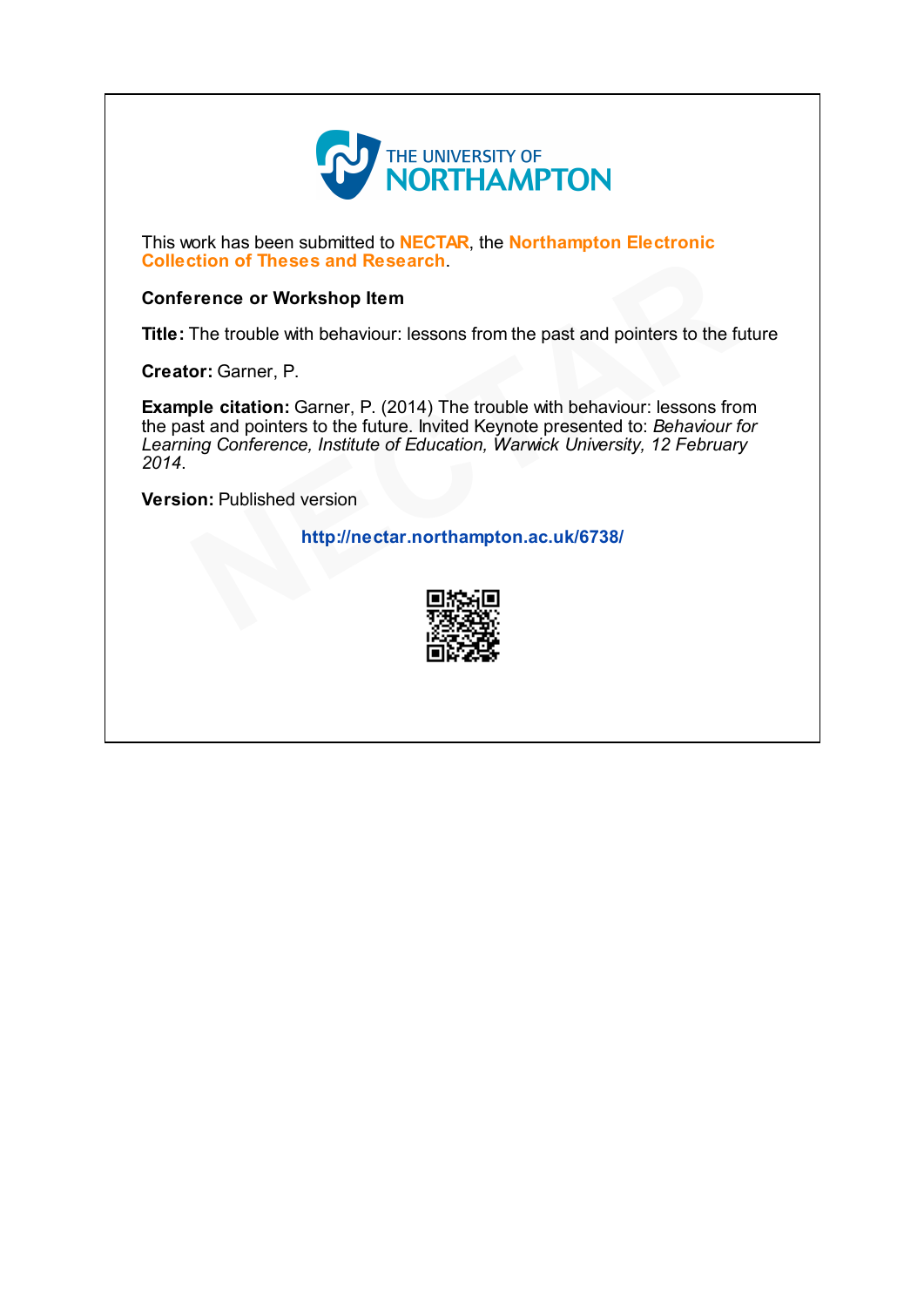## The Trouble with Behaviour: lessons from the past and pointers to the future

Philip Garner (The University of Northampton)

Behaviour for Learning Conference, Warwick University. 12 February 2014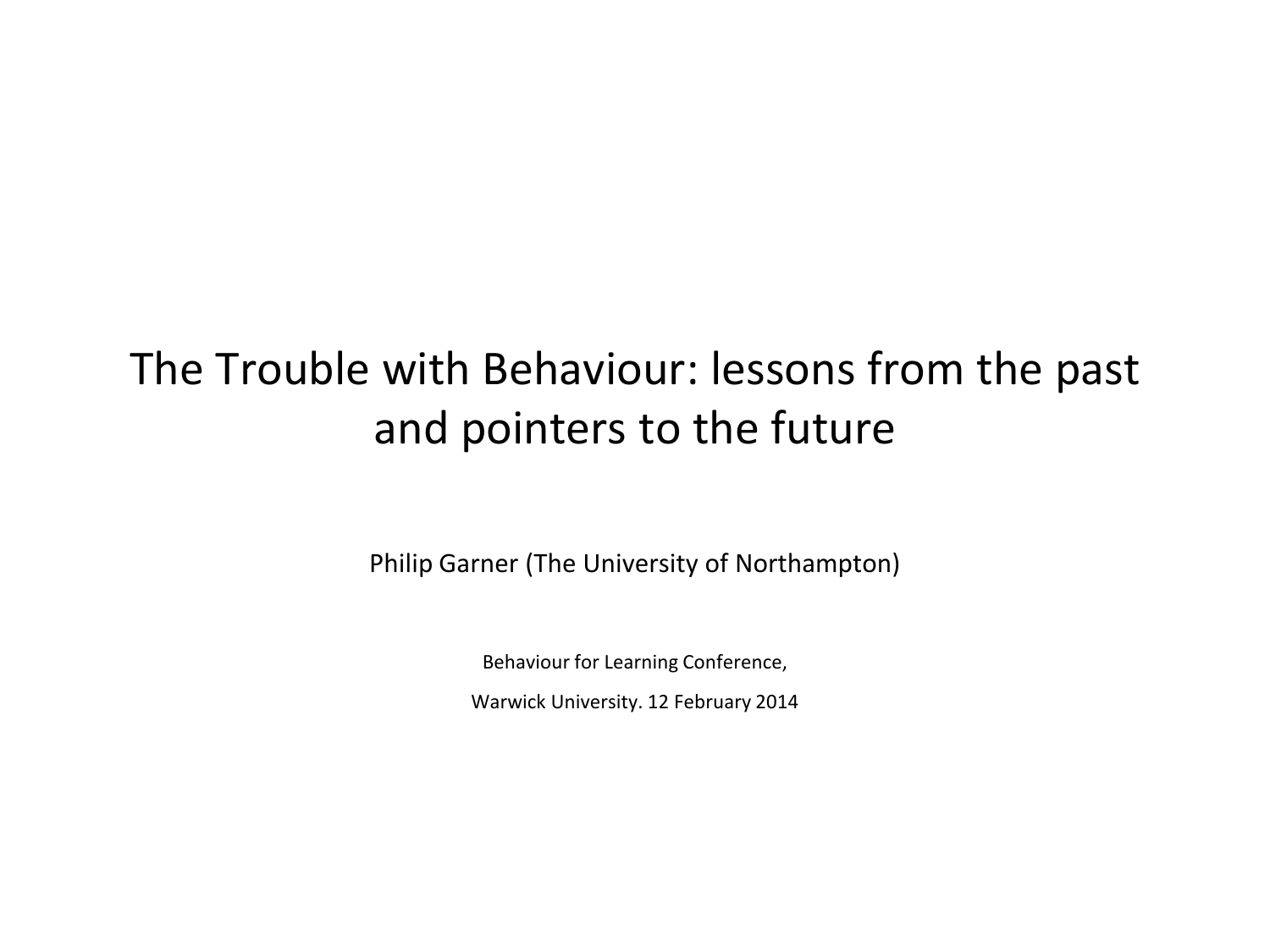- Myths, tensions and challenges
- Long-standing professional beliefs & truisms
- Policy trajectories
- Points of progression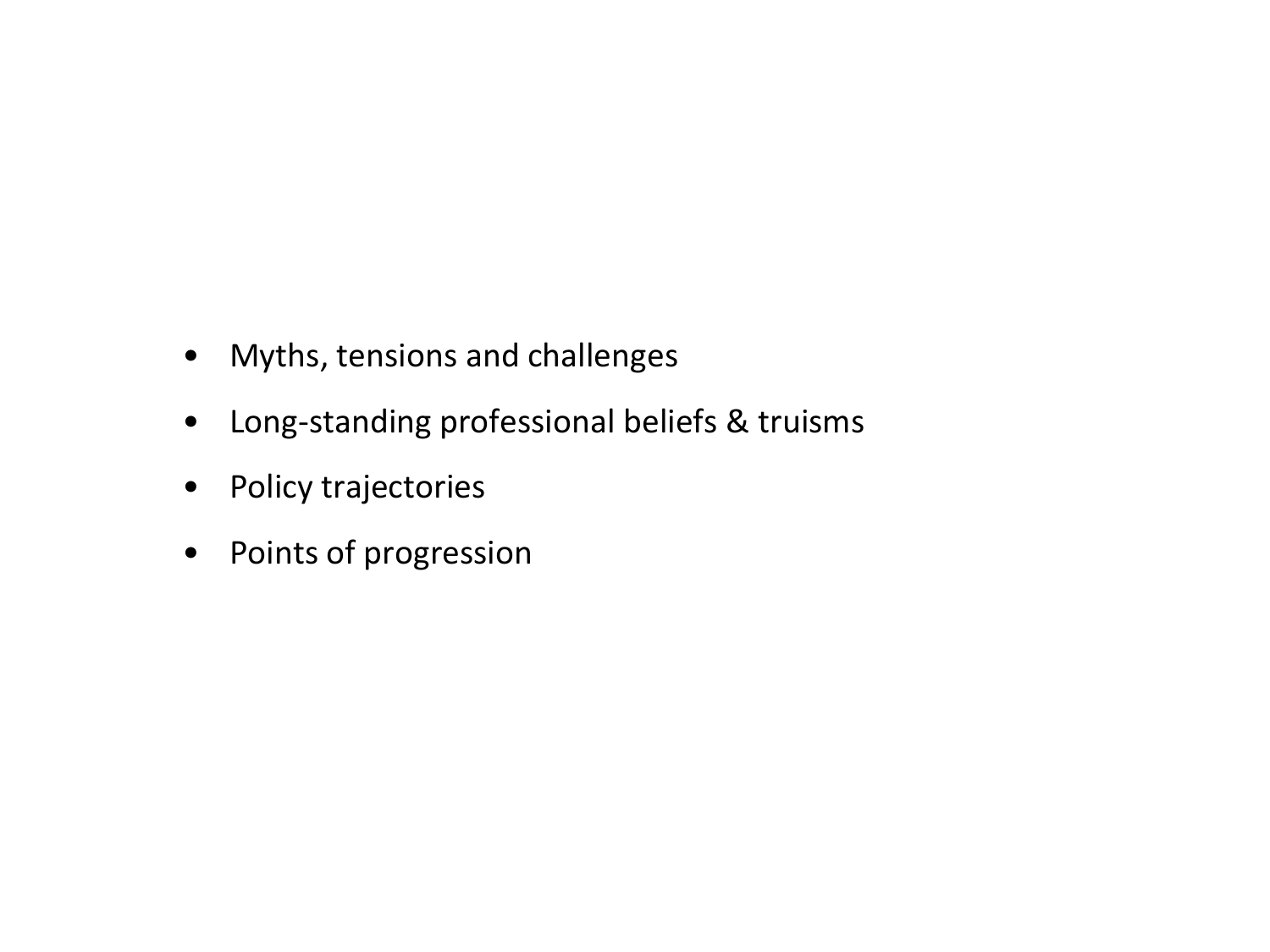- school behaviour by pupils is getting worse
- behaviour = 'bad' behaviour
- some pupils just don't want to learn or to succeed
- school pupils don't like rules or 'discipline'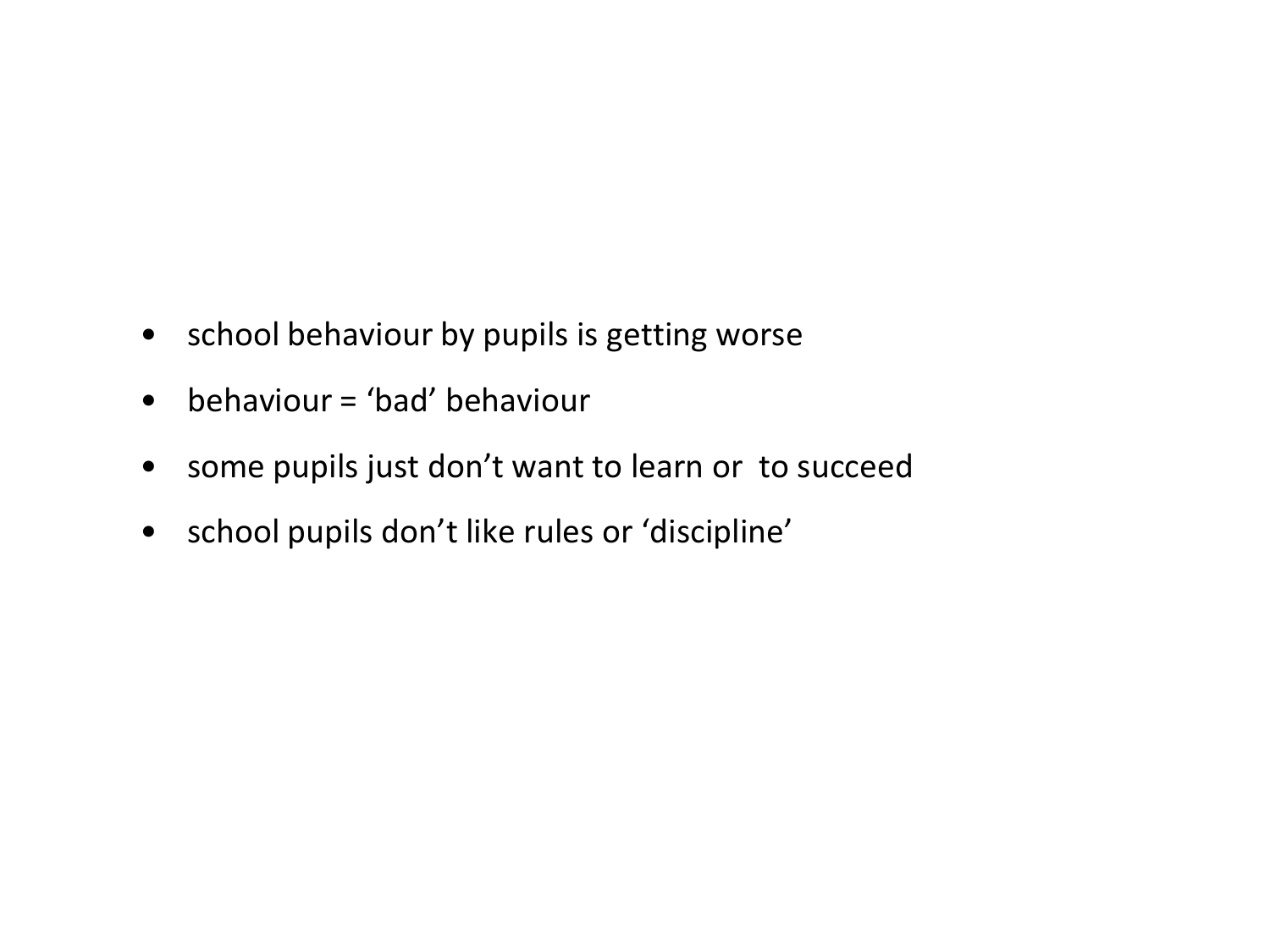- Inspection and inclusion
- Competition and balkanisation
- Eco-systemic to 'within child' explanations
- Demise of 'child development'
- Continued disconnect between 'behaviours'
- Rise of 'solutions'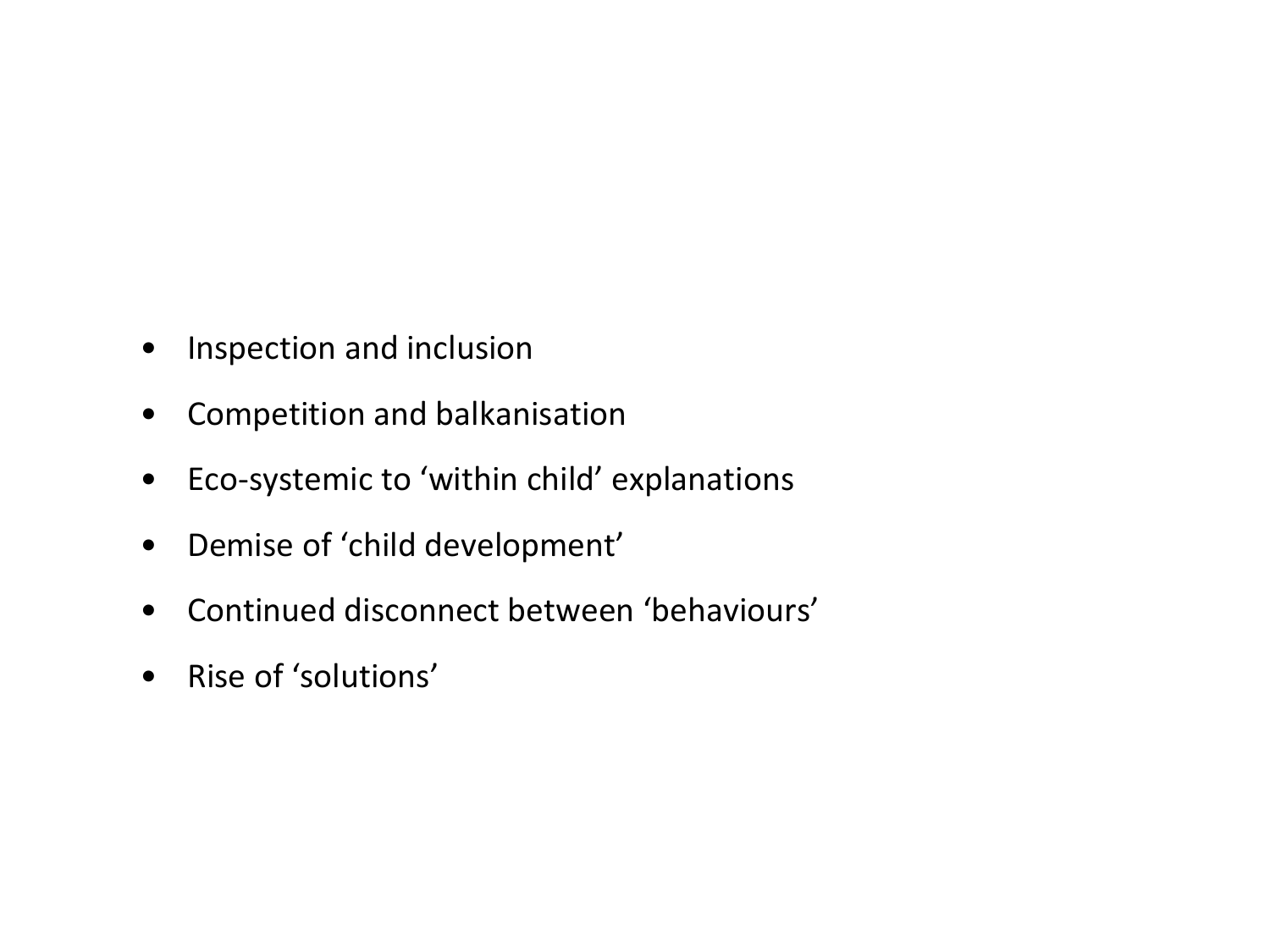- Incorporation of deficit
- Absence of precision
- Incorporation of quasi-psyschology
- Pragmatic shifting and sifting
- Prospering and surviving
- Diseasing of childhood
- Managing through medicine, therapy and misunderstanding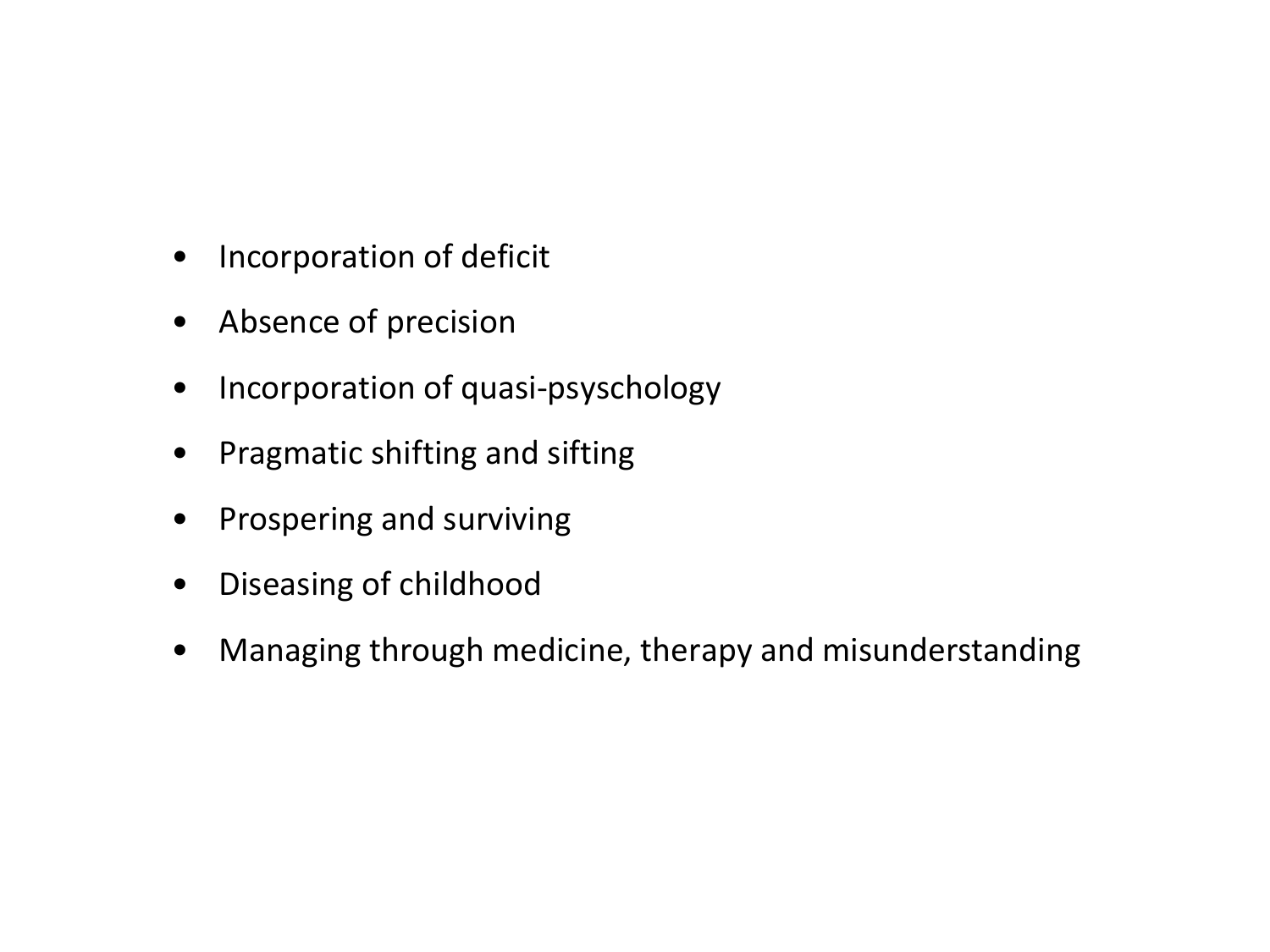A collaboration between government and psychiatry... resulting in the "therapeutic state" in which disapproved thoughts, emotions, and actions are repressed ('cured') through pseudomedical intervention

(Thomas Szasz)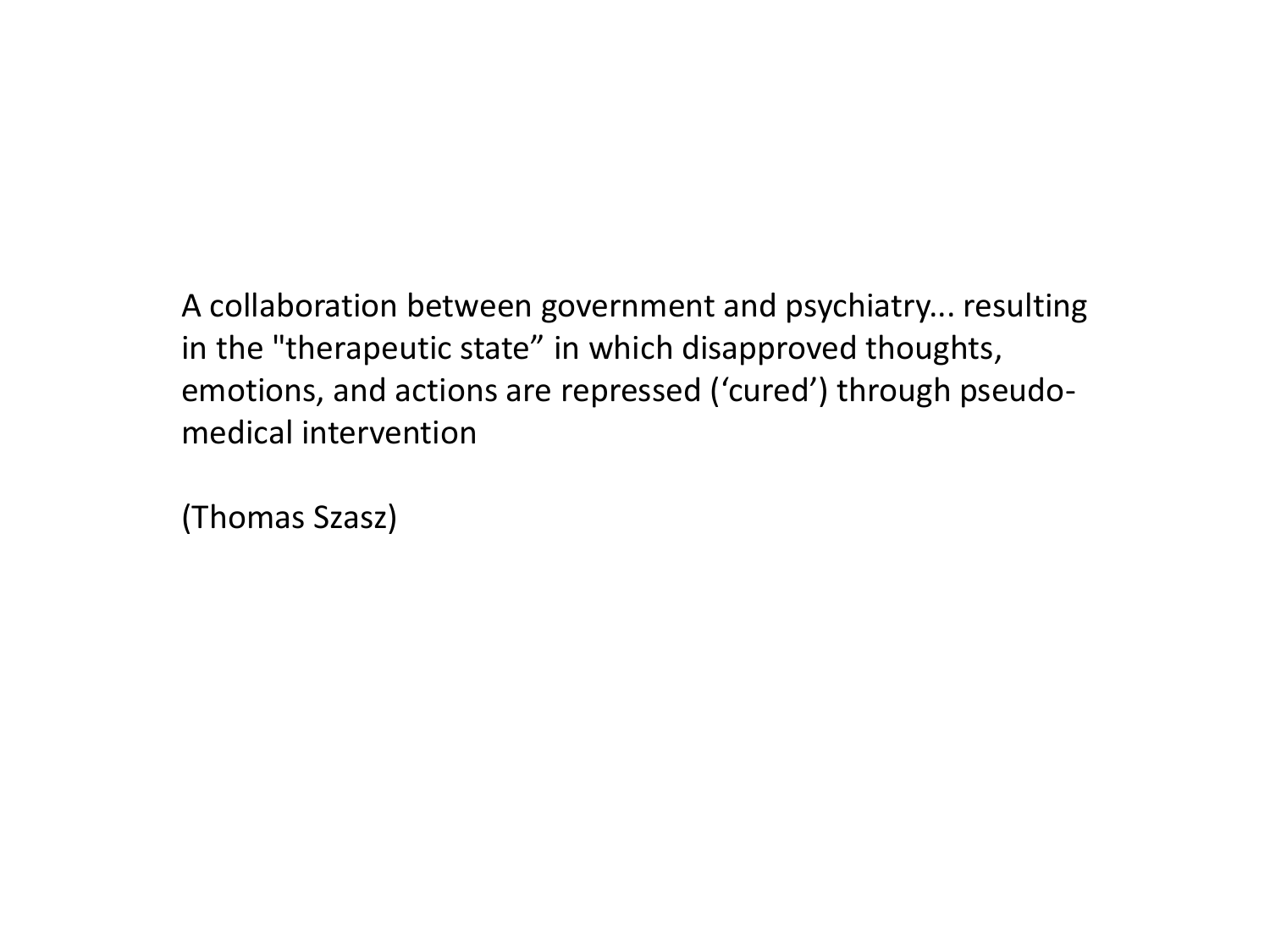'...its pupils have emotional and behavioural difficulties (EBD) and, therefore, according to local residents and their MP, they shouldn't be there. These teenagers, the protesters say, are not fit to be educated in a residential area'

*The Guardian*, March 9, 2010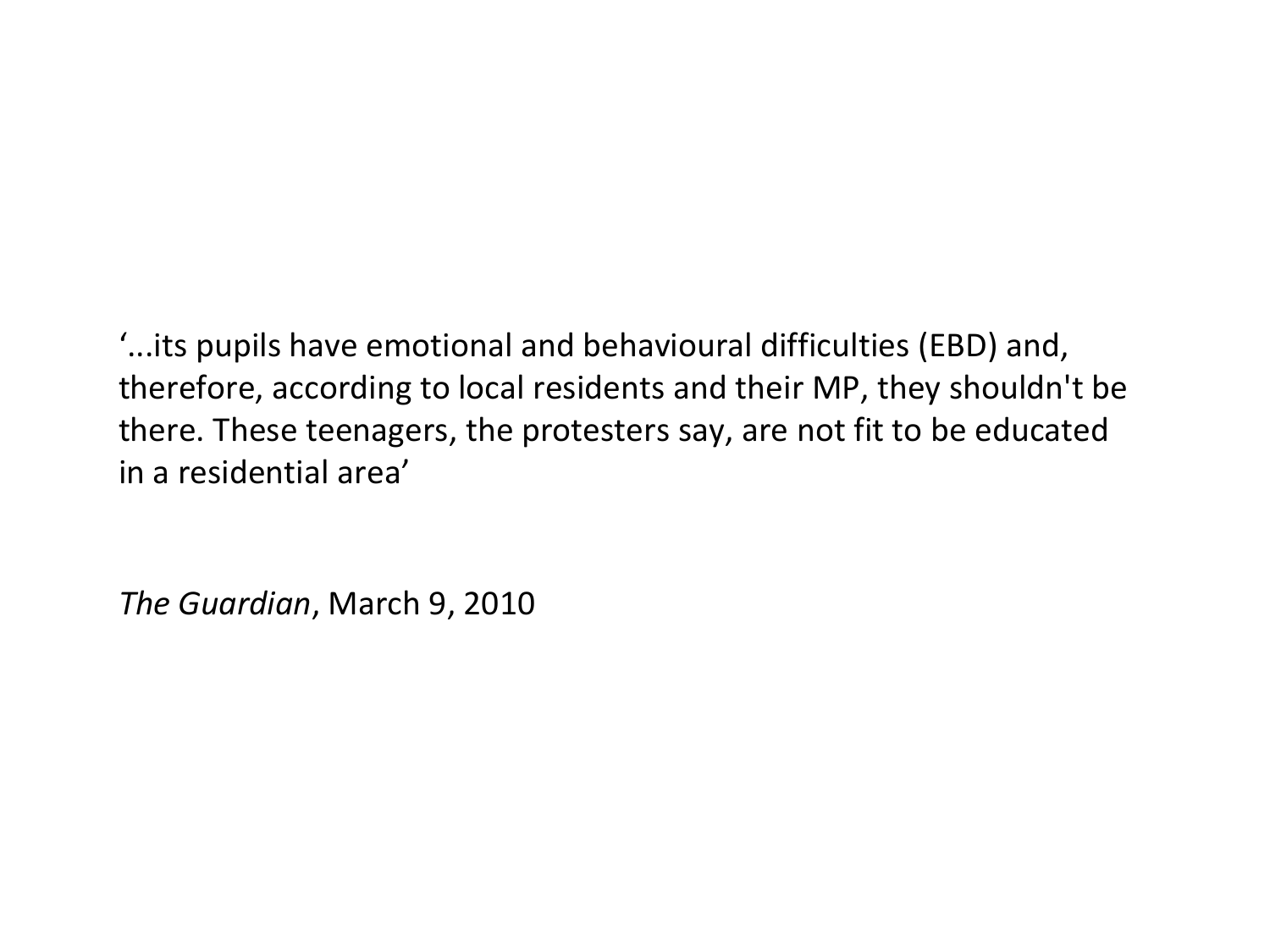- reliance on theories, especially those coming from psychology and medical models, leads to a limited and distorted view of education with mechanistic consequences.
- A 'special education industry' has developed which fosters discrimination and is based on self-seeking motives.
- Refer to EBD as an 'indolent' term having no substance or compelling discriminatory value.
- EBD used by some institutions to avoid their own responsibilities by locating the causes of poor behaviour within the child.

(following Thomas & Loxley, 2007)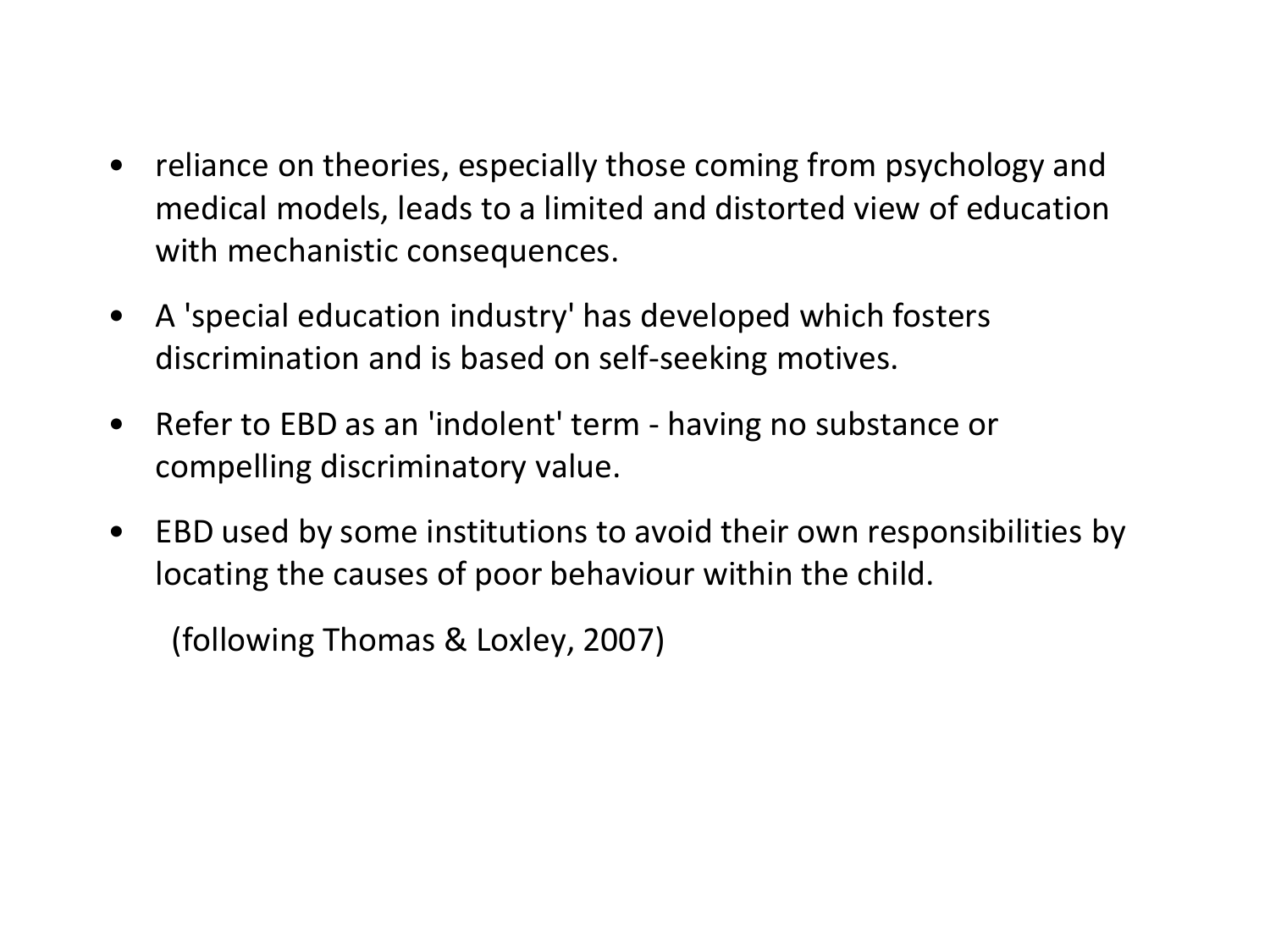- Inclusion...what is it?
- Inclusion…whose responsibility?
- Inclusion…ethical issues
- Inclusion…what is the evidence?
- Inclusion…resources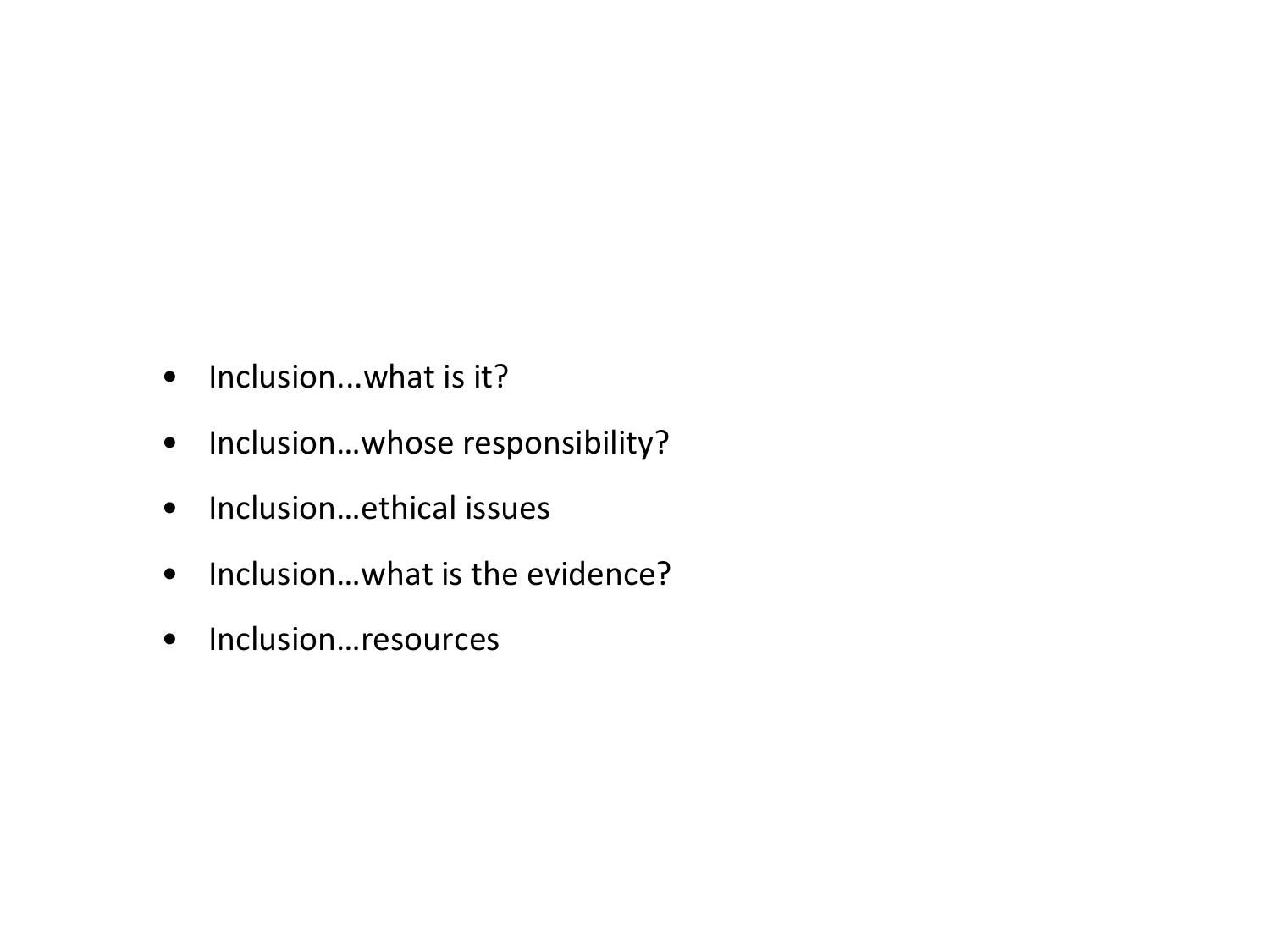Even the most experienced and skilled teacher has to manage pupils whose behaviour can disrupt not only their own learning but that of others… (DfES, 2004)

Reducing bad behaviour is a realistic aim…eliminating it is not (The Elton Report, 1989)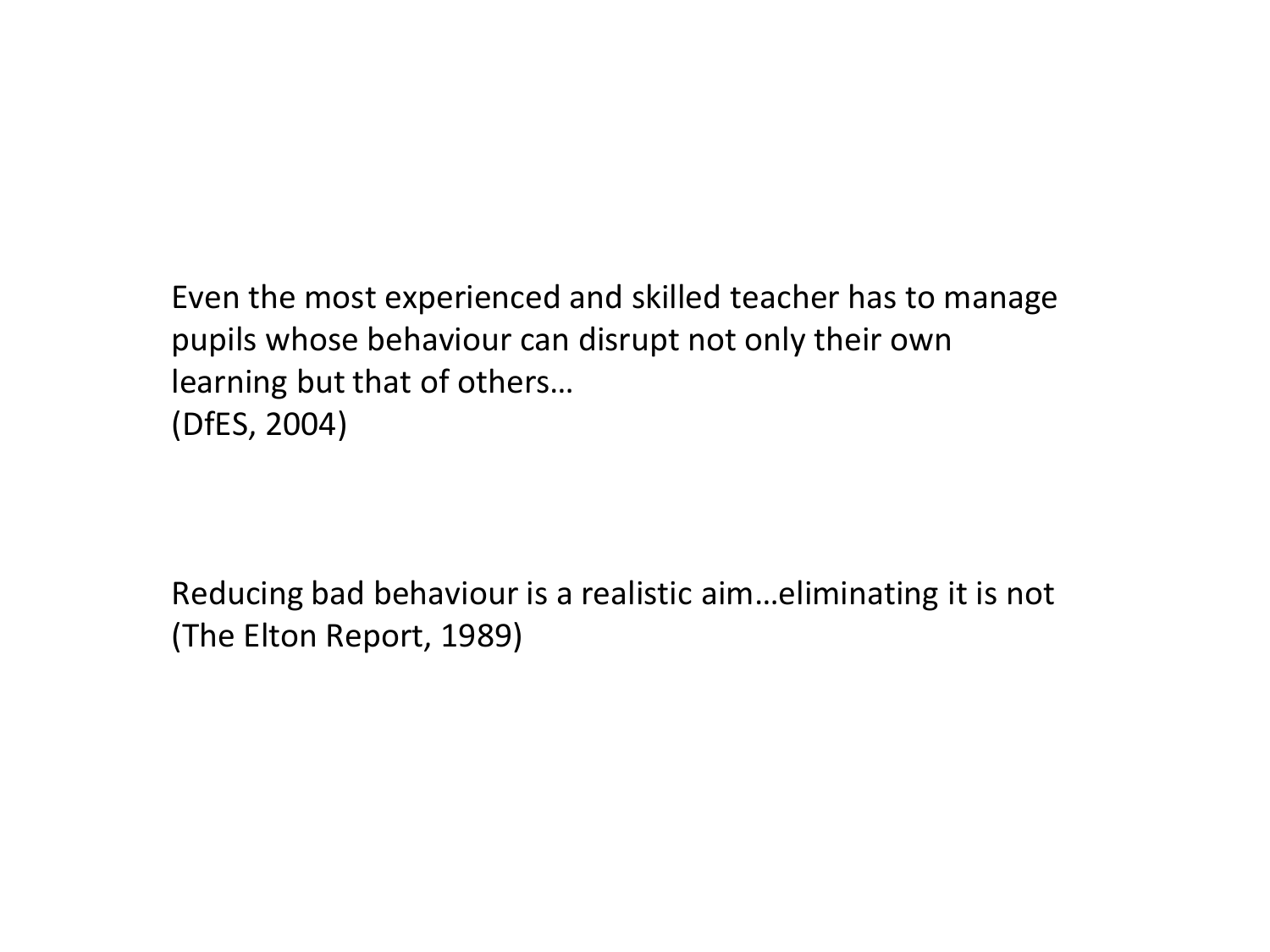- inappropriate behaviour is learned, can change, requires time
- separate 'behaviour' from the 'pupil'
- knowledge  $=$  ability to manage situations
- relationships are vital to positive classroom ethos
- recognise your own expertise/success/value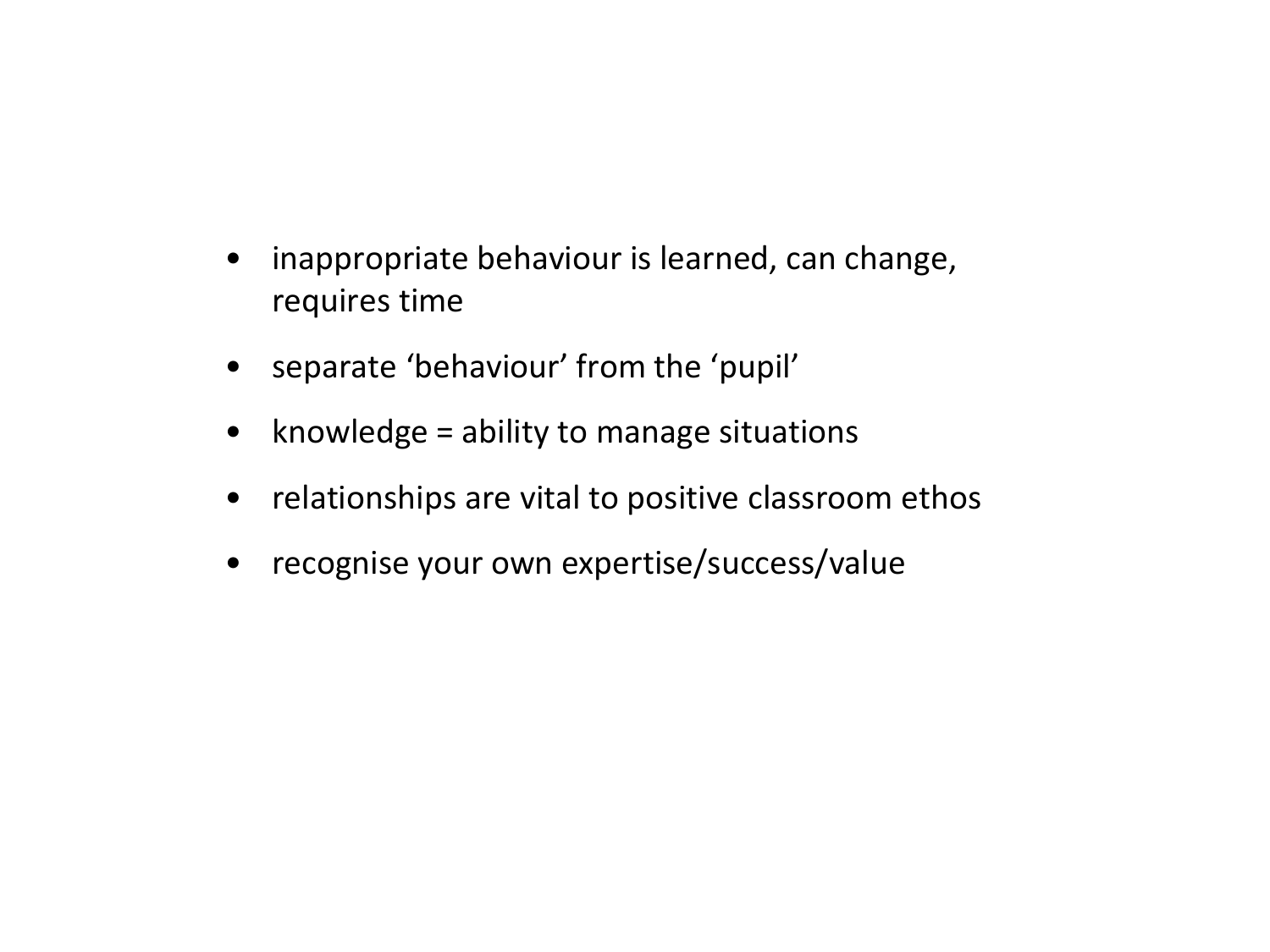Individual professional characteristics which appear to be significantly present:

- Motivation
- Use of positive affirmations
- Modelling positive behaviour
- Recognition of personal strengths and capabilities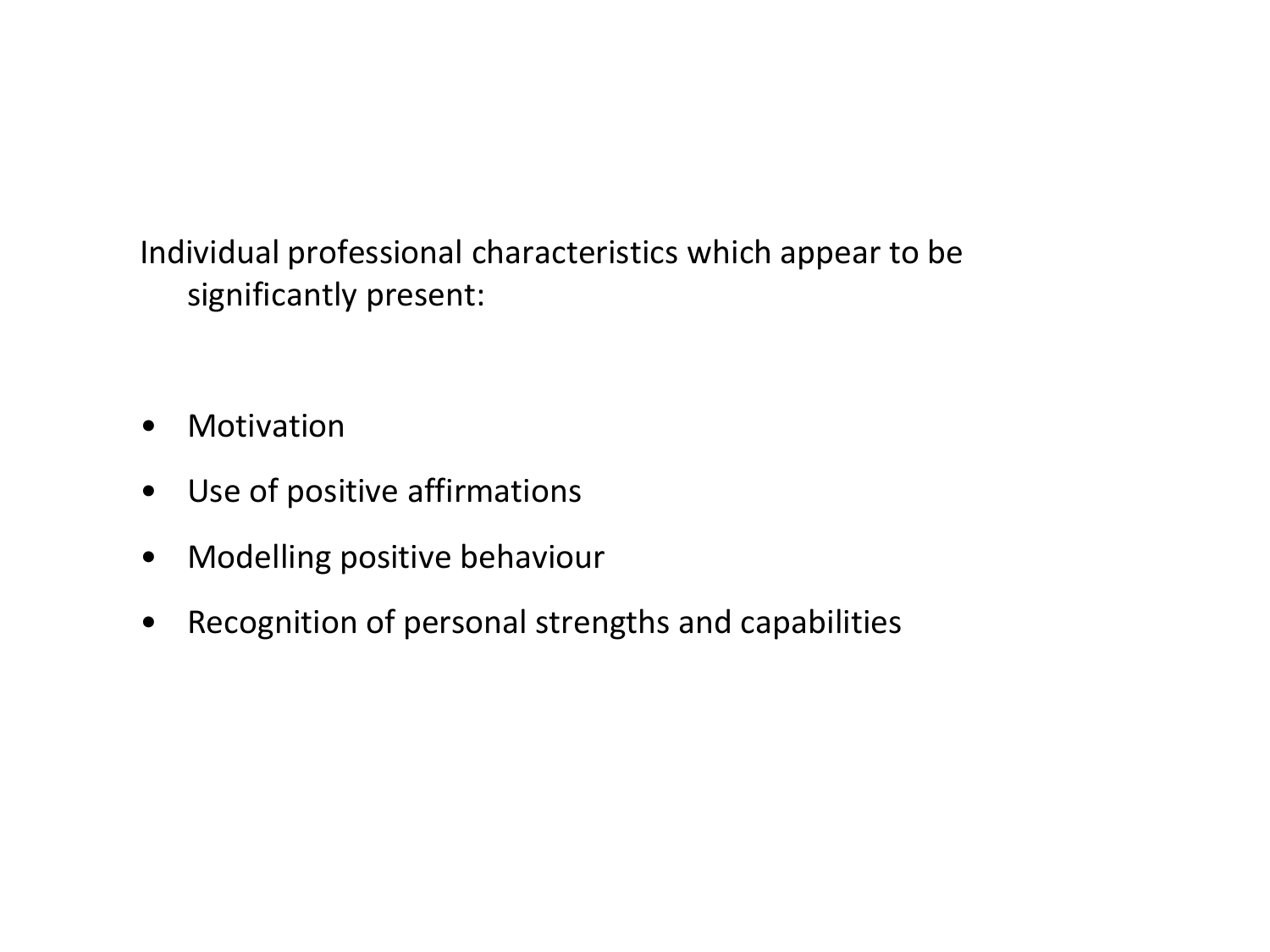Institutional leadership characteristics which appear to be significantly present:

- Distribution of Leadership
- Promotion of professional learning
- Encouraging calculated risk-taking
- Redefining pupil 'behaviour'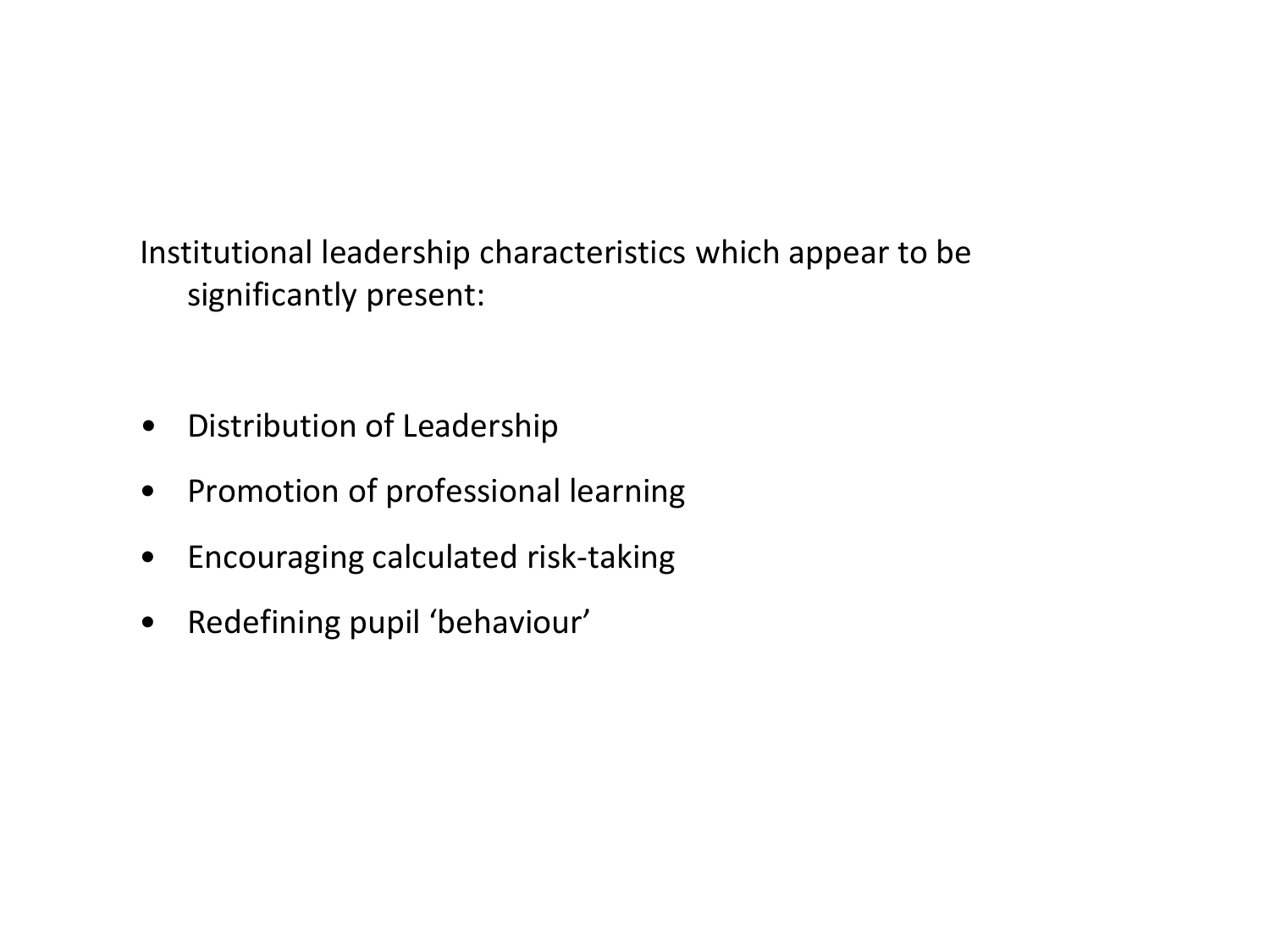- little in the literature presents as innovative practice in promoting positive behaviour;
- much of what is reported represents perceived 'effective practice' in school leadership
- effective leadership skills, like effective classroom teacher skills, appear to be generic and have been recognised over time
- leaders who emphasise educational attainment tend also to place equal importance on appropriate social behaviours
- Innovation occurs in context-specific locations; issues of transferability
- the literature is consistent in linking leadership skills and attributes to improved pupil behaviour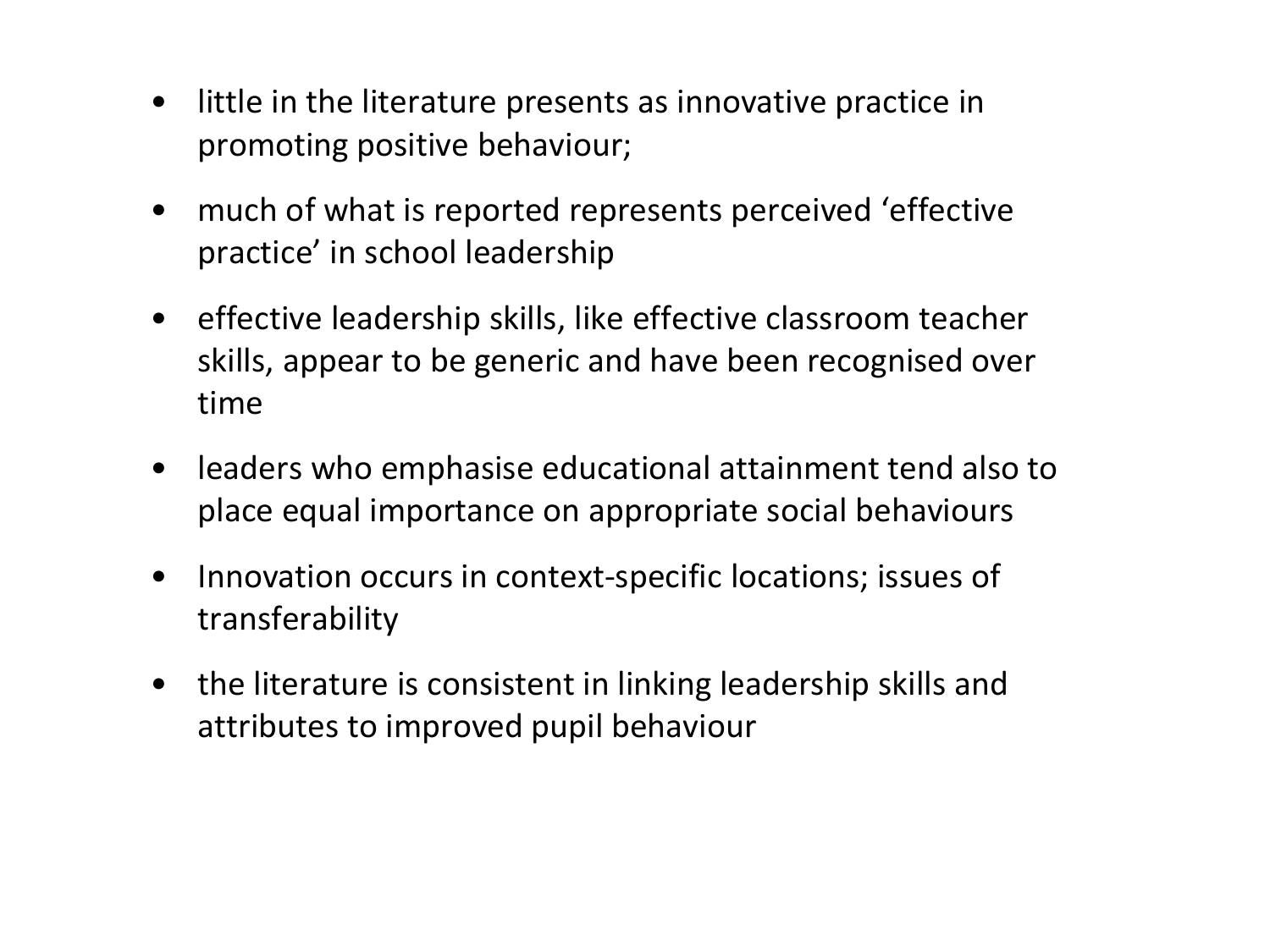- Teach
- Be natural
- Be professionally objective
- Respect the child's pain
- Translate your sympathy into action
- Give the child some emotional language
- Be honest
- Co-operate with colleagues
- Listen to the child
- Explain the rules

Tom Crabtree, *Remedial Education* (Vol.10, No3, 1975)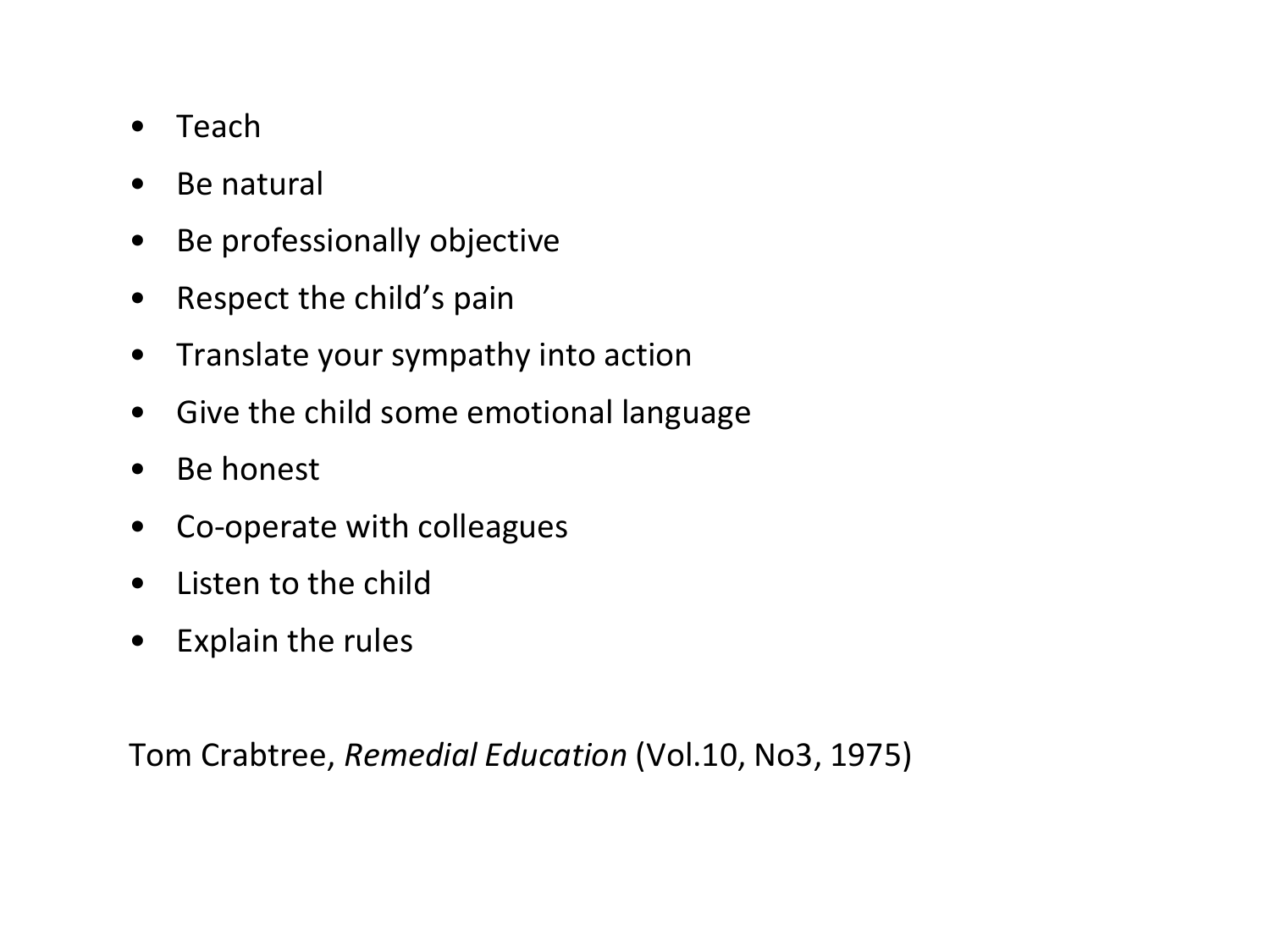- The importance of subject knowledge
- Keeping interest & 'the golden nugget'
- Effective management of space
- Range of teaching approaches
- Using initiative with resources
- Appropriate use of new technologies
- Planning for poor pupil behaviour
- Emphasis on voices

Terry Haydn 'Managing Pupil Behaviour' (Routledge, 2007)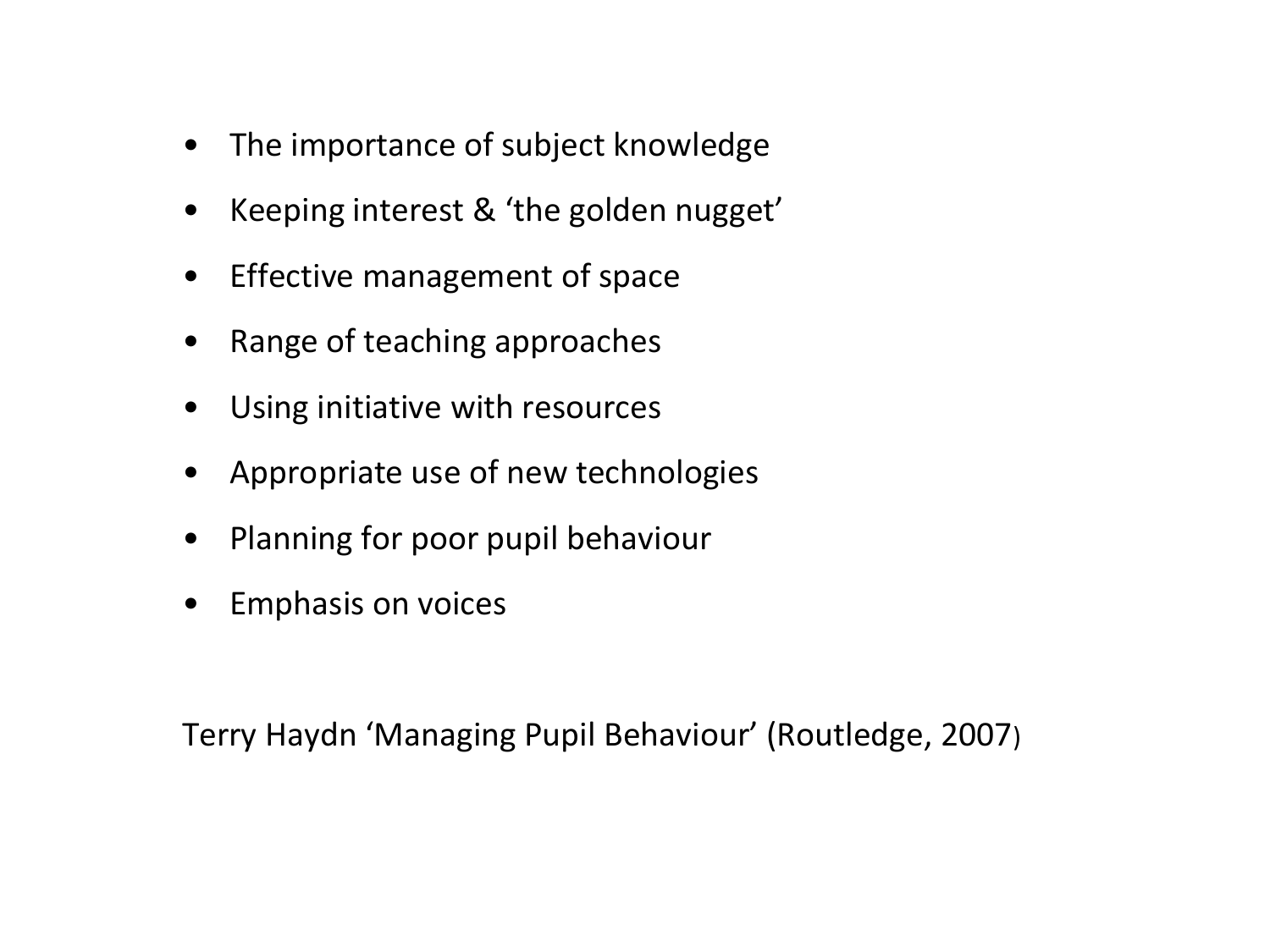- Well-prepared
- Respectful
- 'Allows us to speak'
- Fair
- Knowledge of subject
- Clear rules and punishments
- Humour
- Not unpredictable
- Honest
- Deals with own 'problems'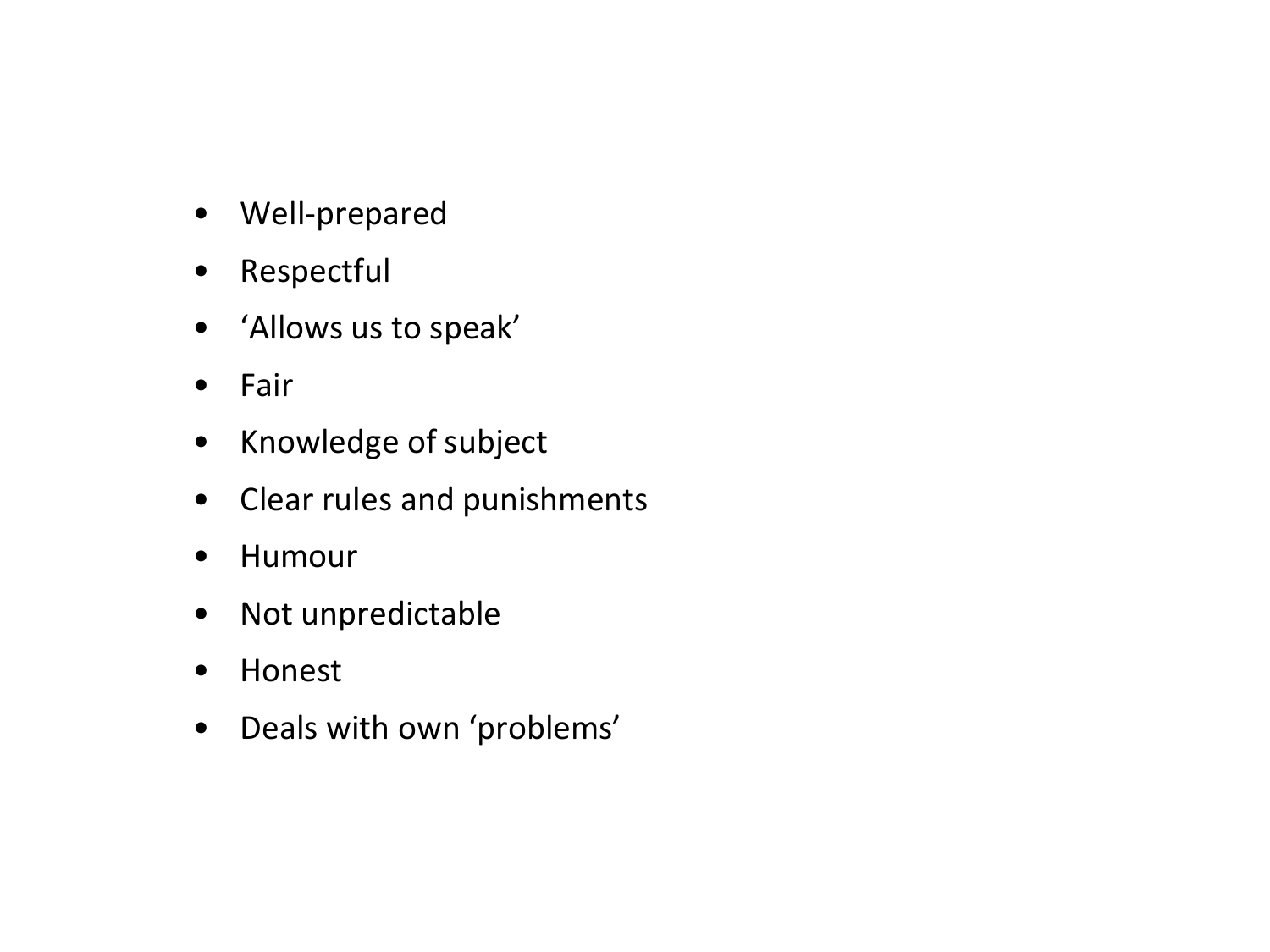- 1973: DES Survey of Violence, Indiscipline and Vandalism in Schools
- 1974: NAS Discipline in Schools
- 1978: HMI Behavioural Units
- 1978: HMI Truancy and Behaviour Problems in Some Urban Schools
- 1978: DES The Warnock Report
- 1981: DES Education Act
- 1980: Schools Council: Special Provision for Disturbed Pupils
- 1987: DES Behaviour and Discipline in Schools
- 1988: Education (Reform) Act
- 1989: DES The Elton Report
- 1989: HMI Special Schools for Children with Emotional and Behavioural Difficulties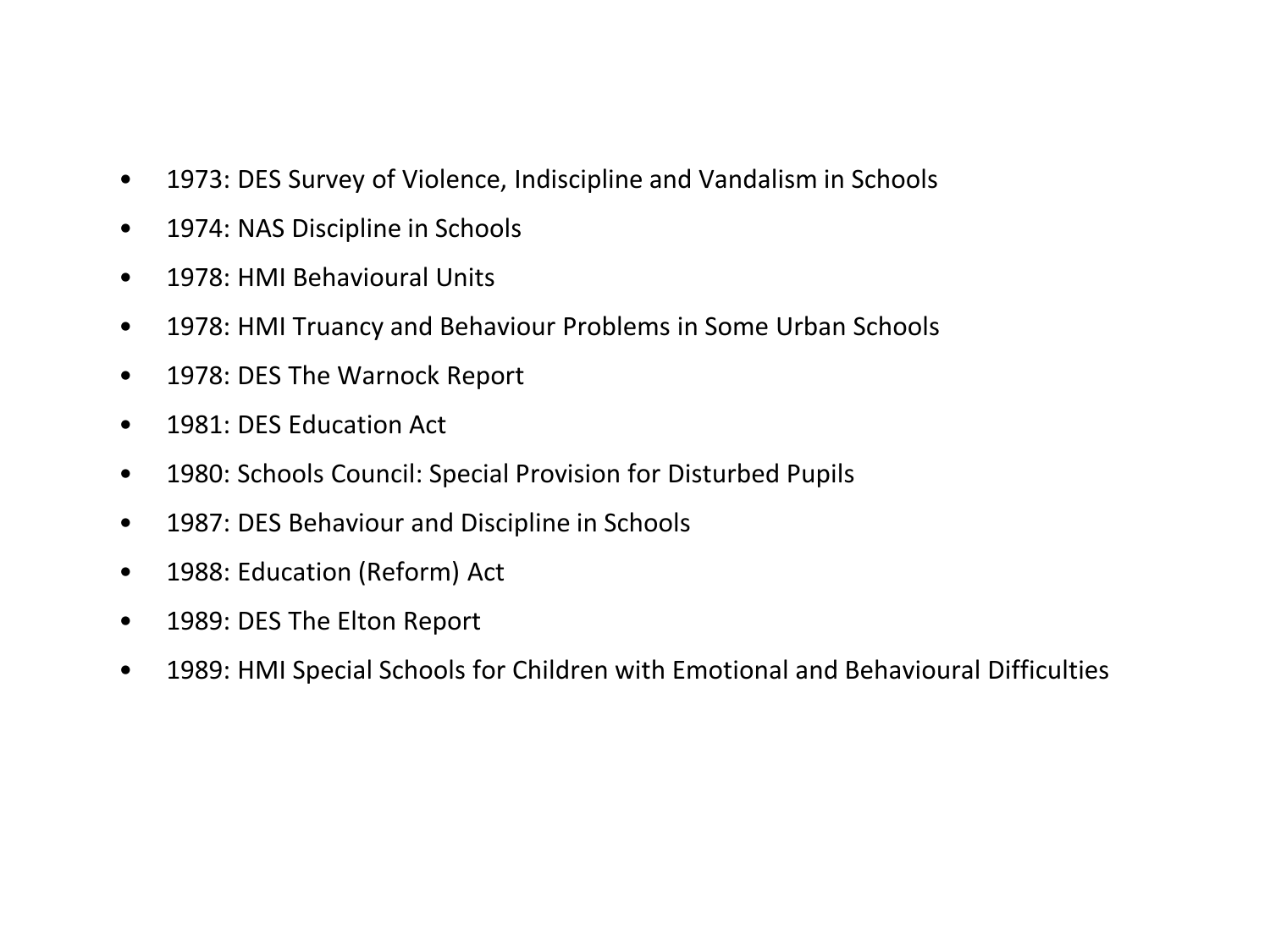- Aims & policy
- Leadership
- Teaching & learning
- Rewards & sanctions
- Liaison with parents & agencies
- Climate & ethos
- Training of teachers

HMI 'Behaviour and discipline in schools' (1987)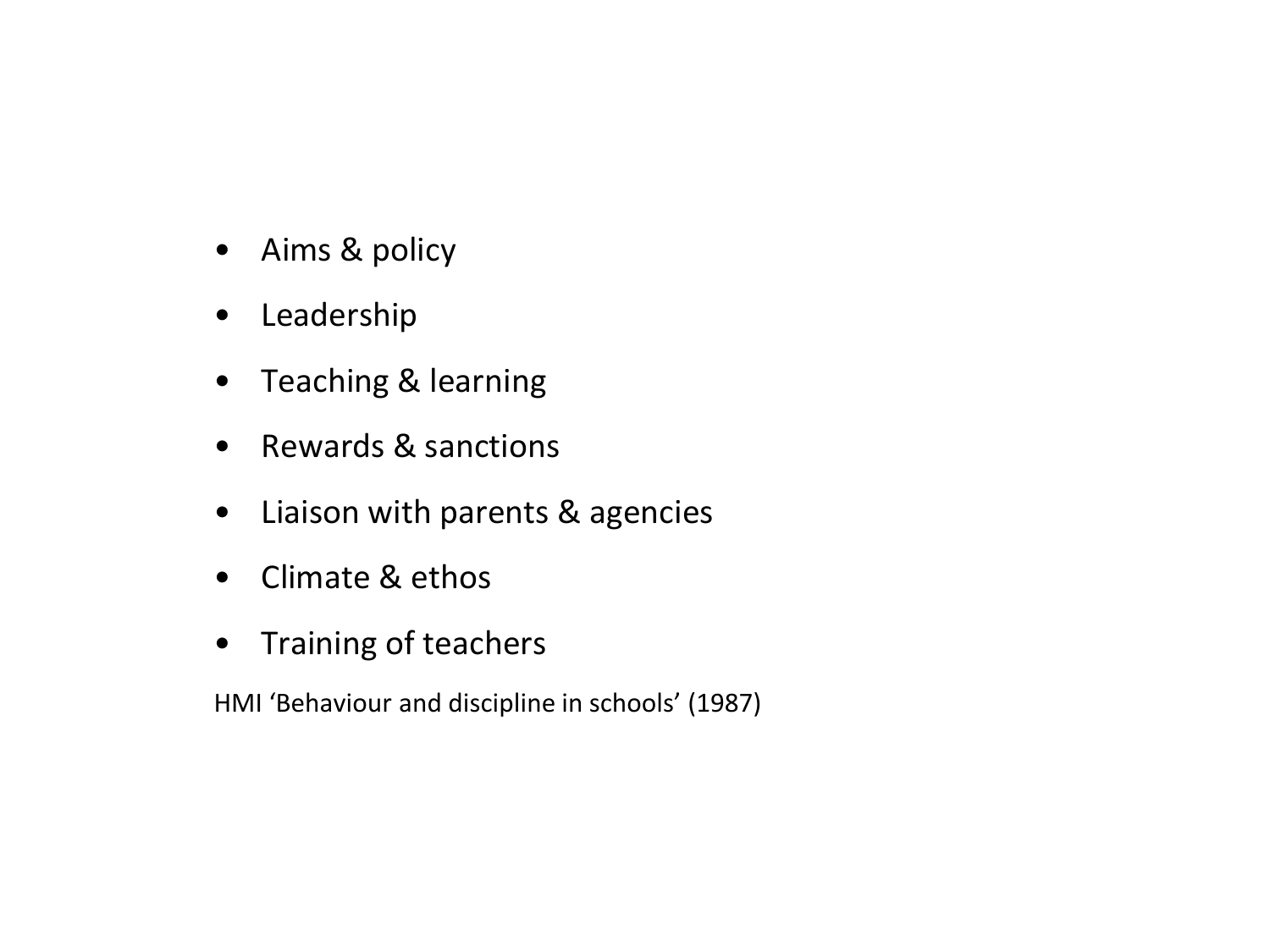- 1994: DfE "Pupils with Problems" circulars
- 1997: DfE Dealing with Troublemakers
- 1999: DfEE Social Inclusion, Pupil Support
- 1999: DfEE Principles into practice: Effective Provision for Pupils with EBD
- 1997: DfEE The Green Paper & Action Plan
- 2001: DfEE Inclusive Schooling
- 2003: DfES Every Child Matters
- 2003: DfES Primary National Strategy
- 2003: DfES Secondary School Improvement Strategy Behaviour and Attendance Strand
- 2004: DoH/DfES Promoting Health & Well-being
- 2005: OfSTED Managing Challenging Behaviour
- 2005: DfES The 'Steer Report' "Learning Behaviour"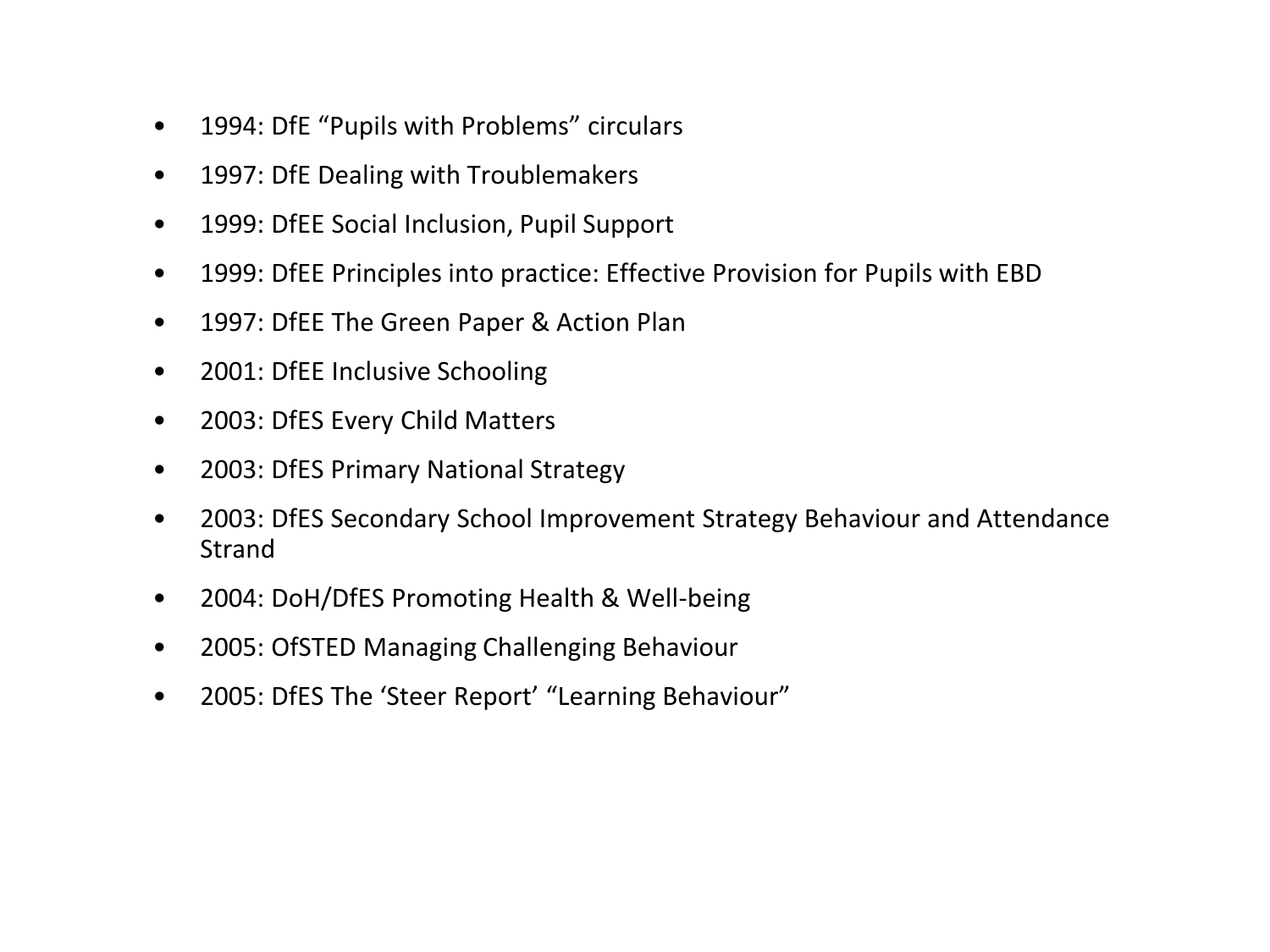- Consistent whole school approaches
- Leadership
- Classroom management
- Rewards & sanctions
- Teaching good behaviour
- Staff development & support
- Pupil support
- Liaison with parents and agencies

The 'Steer Report' (2005)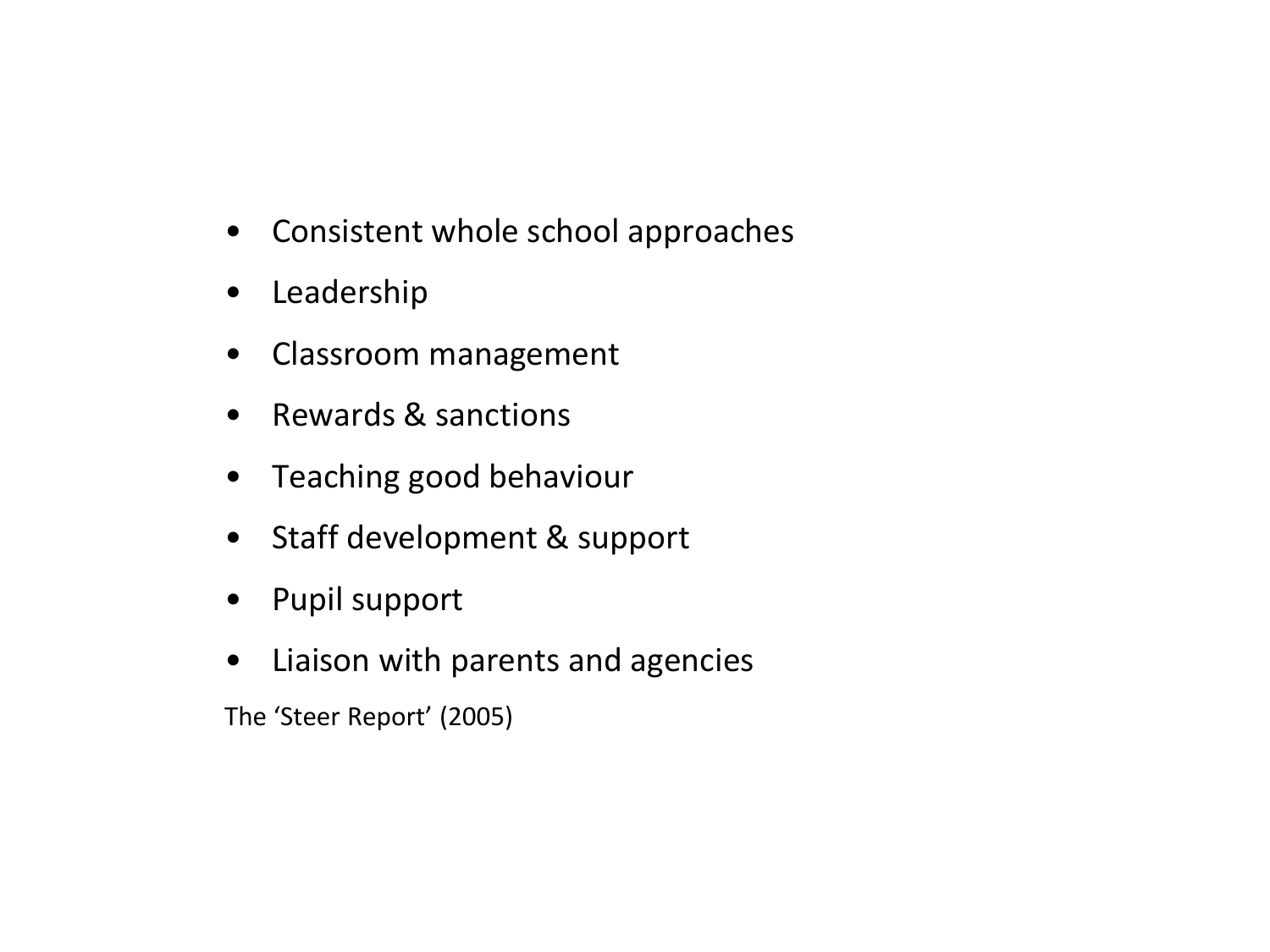- "very large majority" of pupils well-behaved
- Most common problem behaviour is persistent lowlevel disruption (TOOT)
- Linkage between Learning & Behaviour
- Strong leadership
- Consistency of approach
- Community, ethos & relationships
- Physical environment

Managing Challenging Behaviour, OfSTED (2005)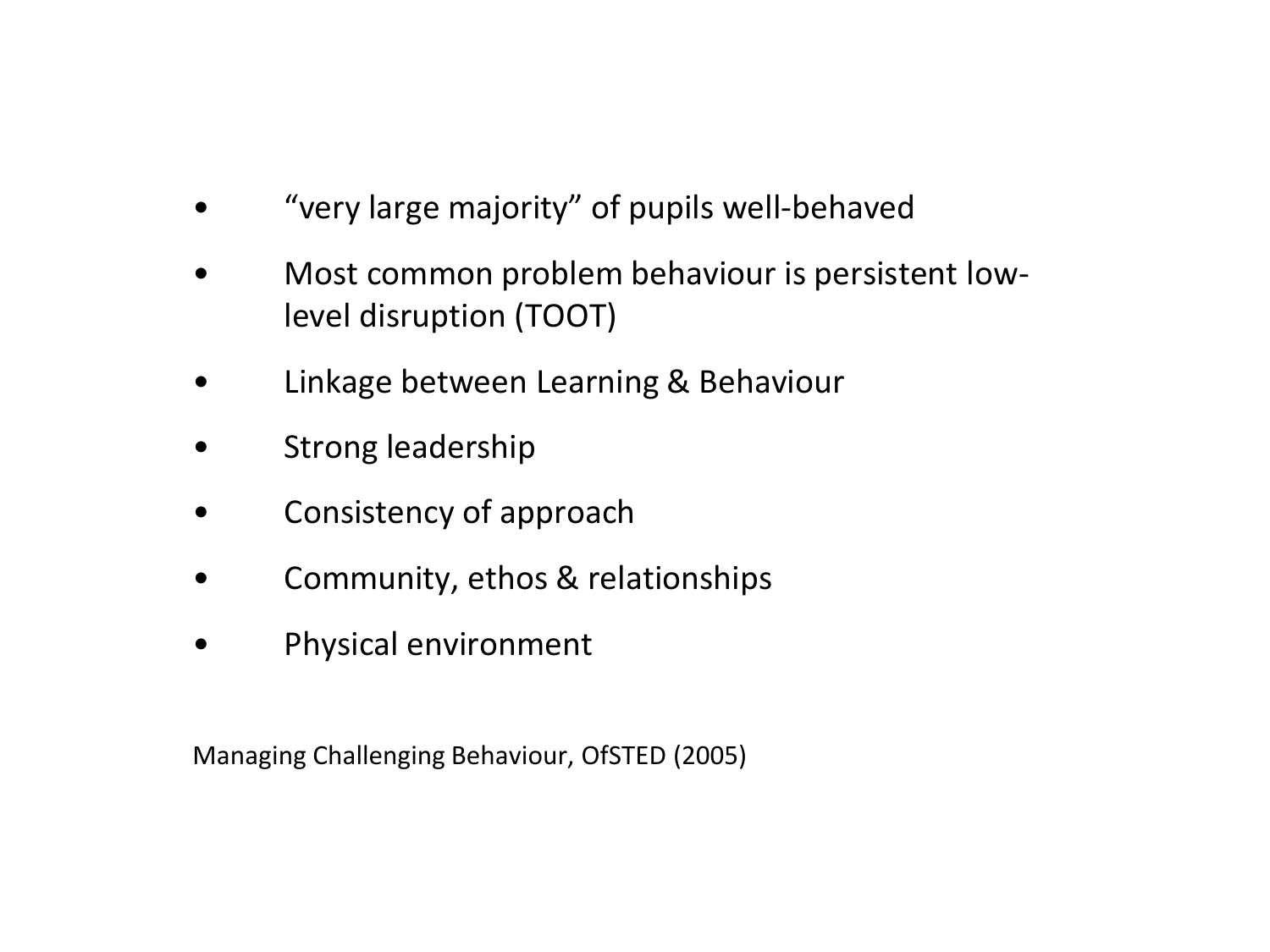Know the names and roles of any adults in class.

Meet and greet pupils when they come into the classroom.

Display rules in the class - and ensure that the pupils and staff know what they are.

Display the tariff of sanctions in class.

Have a system in place to follow through with all sanctions.

Display the tariff of rewards in class.

Have a system in place to follow through with all rewards.

Have a visual timetable on the wall.

Follow the school behaviour policy.

(C.Taylor, 2011)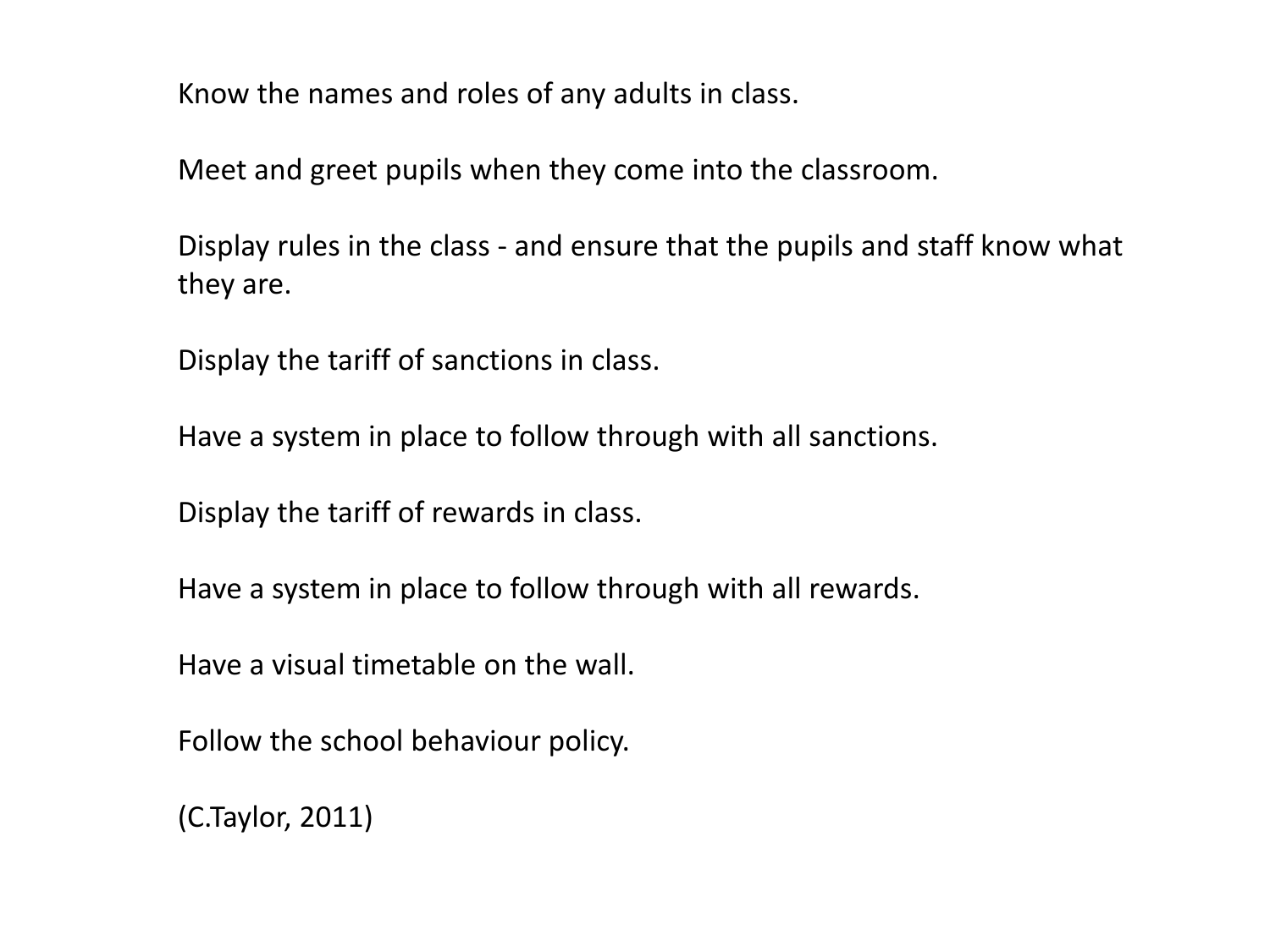- Social & emotional aspects of learning
- The importance of non-mainstream settings
- The role of inter-agency initiatives
- Focus on training & professional development
- Mental Health dimensions
- Consistency management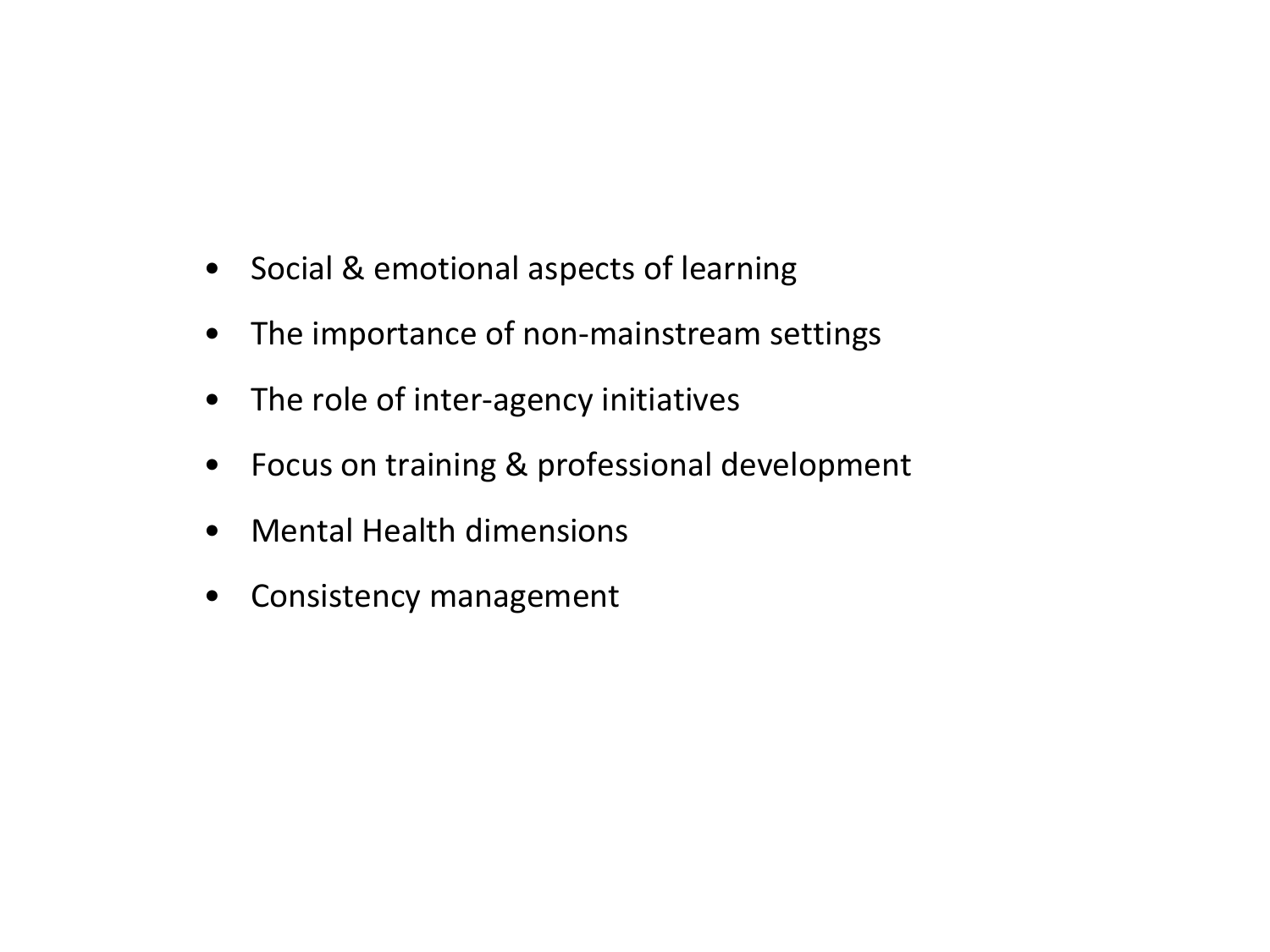- Parents/pupils working together
- 'Coaching schools' & peer inspection
- Community service contracts
- Integrated training & CPD
- Utilising young people's voices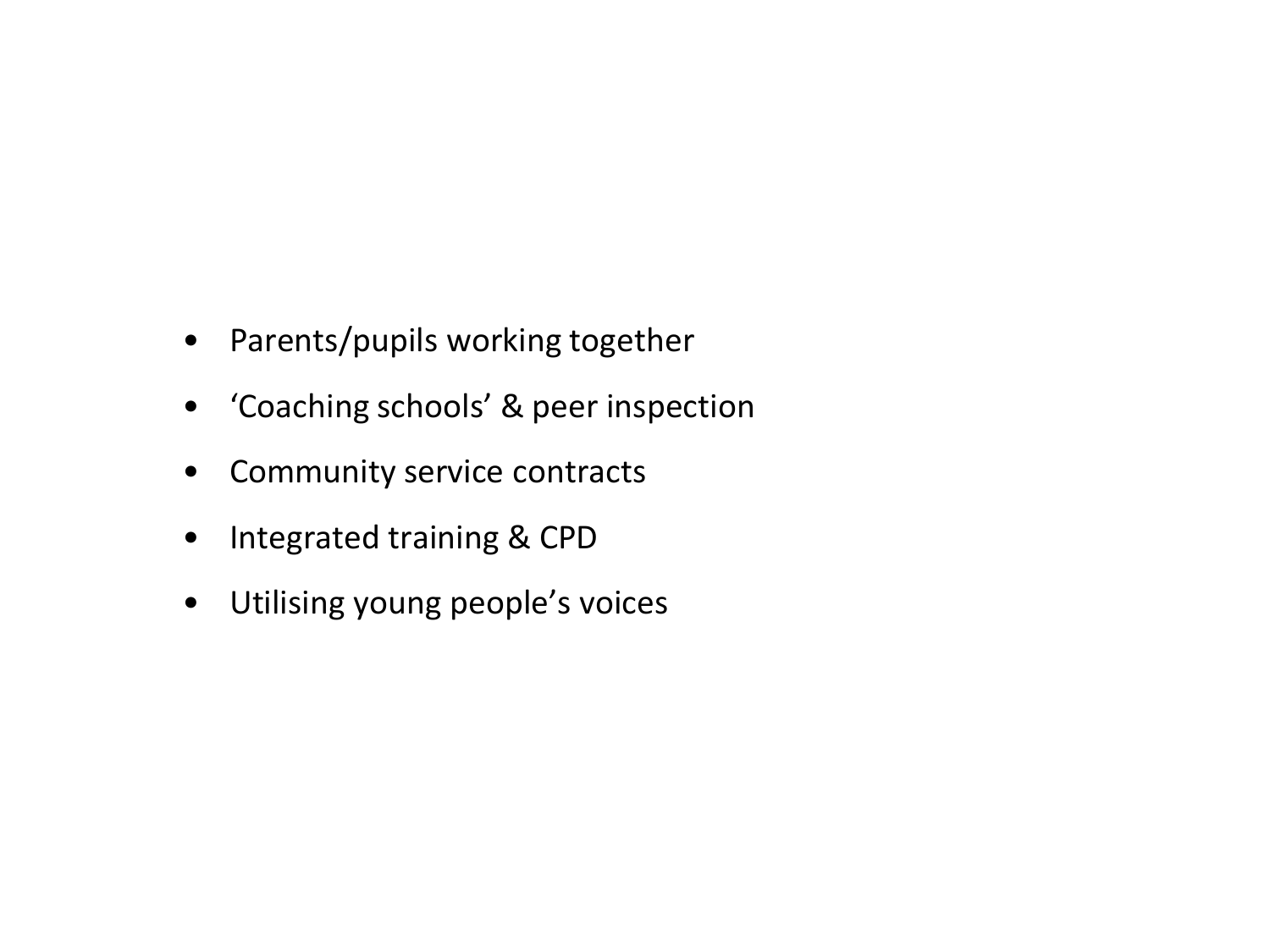"Emotions are central to human life. They are part of every thought, decision and response"

Caine, R. (2005) *Brain/Mind Learning Principles in Action*. Thousand Oaks: Corwin Press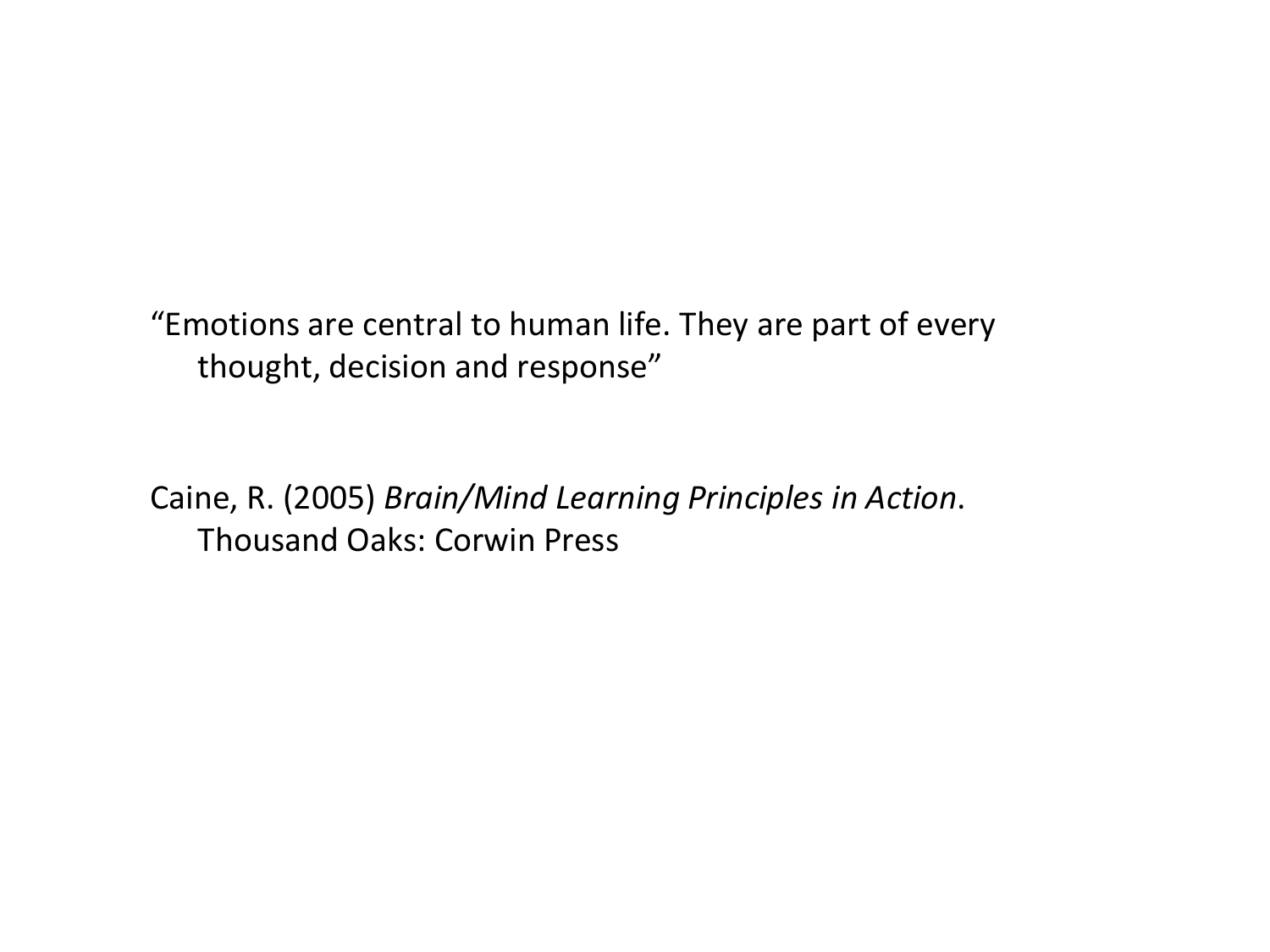- Relationships are mainly based on feelings
- Teaching & learning is substantially based on relationships
- …*ergo*, feelings are fundamental to teaching and learning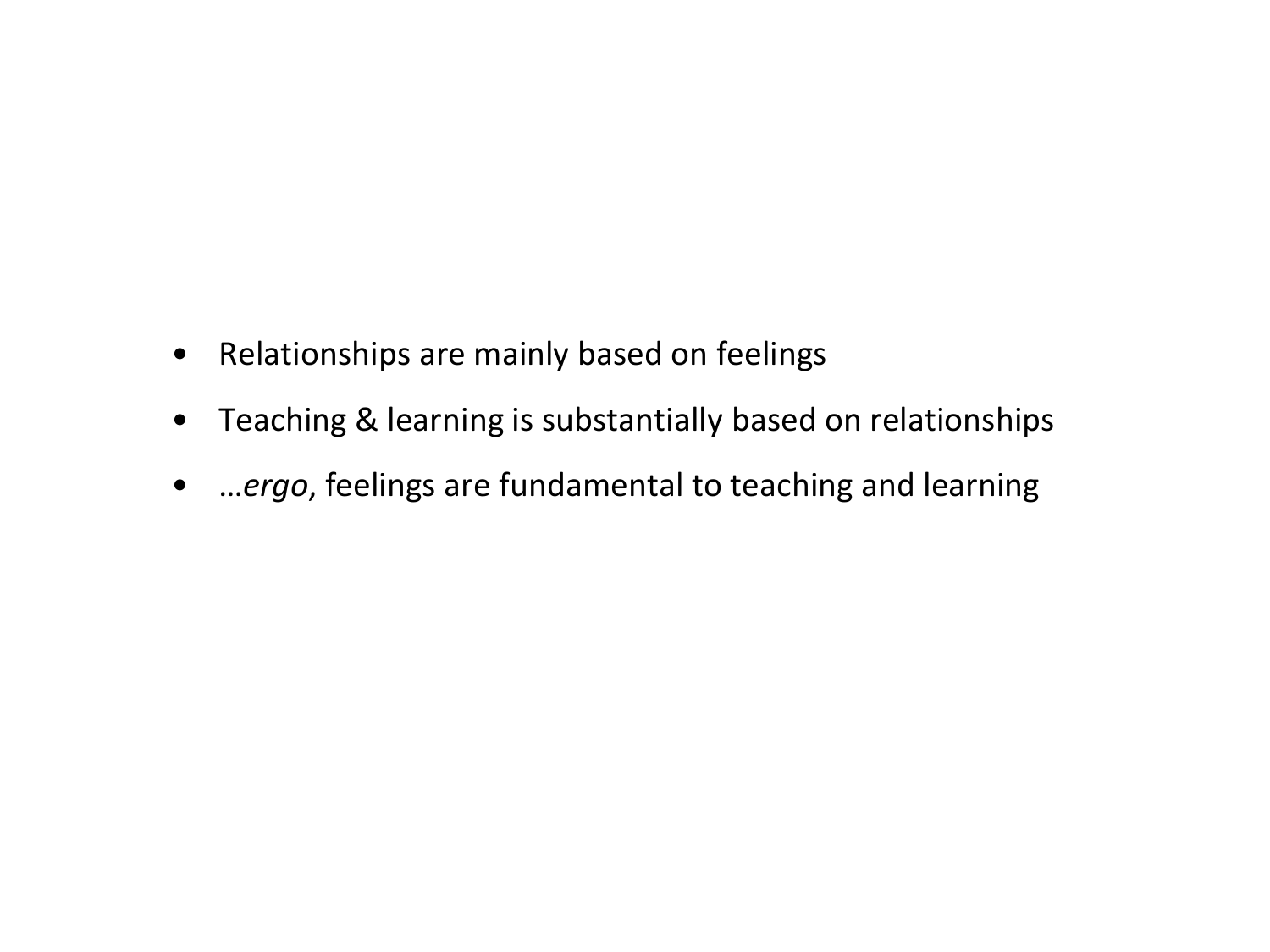de-skilling fathers lack of confidence in their child-rearing skills importance of emotional closeness, touch 'anxious' fathering the challenge of being a 'young' father sons want physical and emotional closeness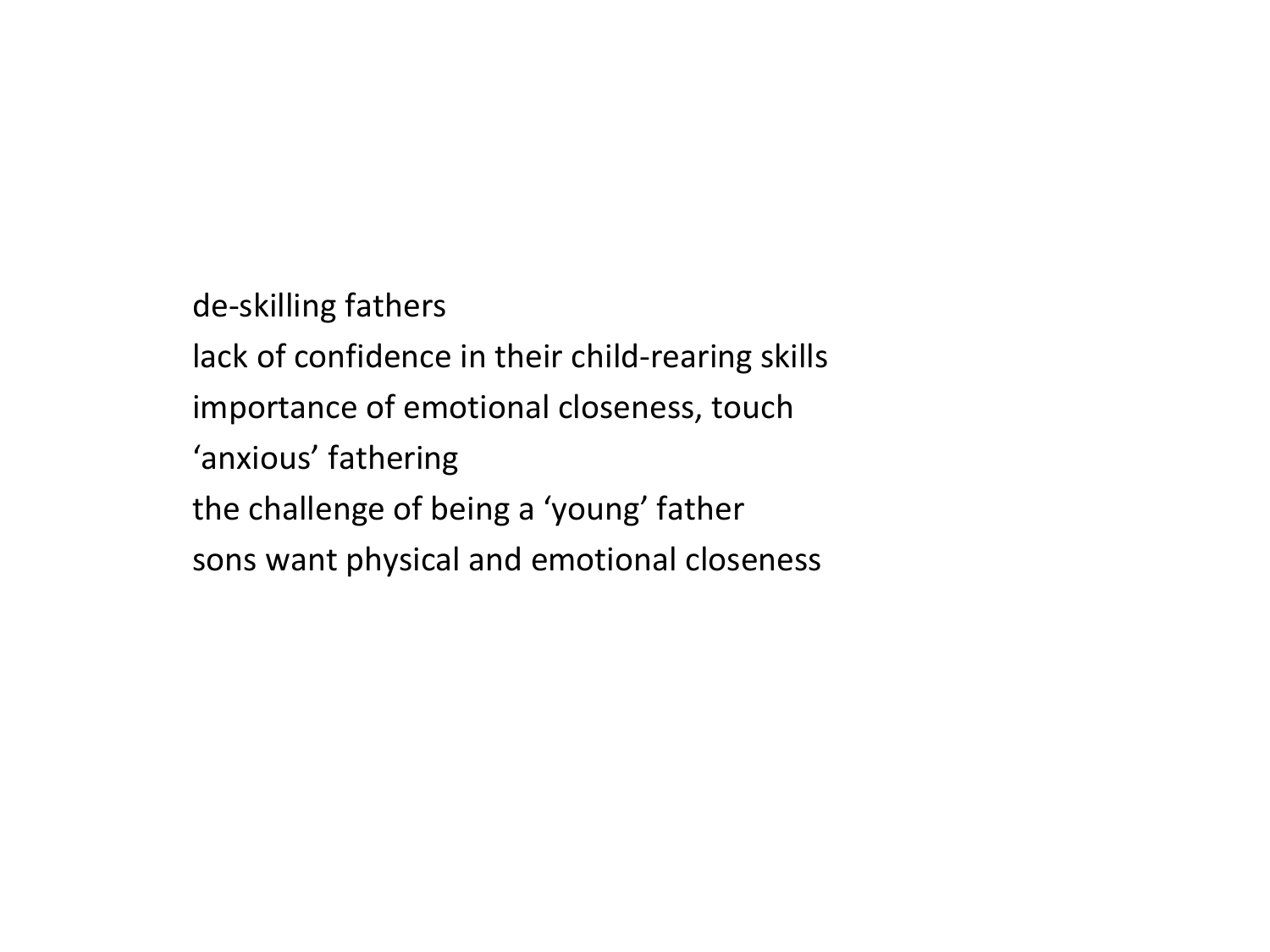socialised deviance amongst families subtle or overt isolation of 'non-normal' fathers schools as delinquent playgrounds paternal approval of inappropriate behaviour in school 'like father, like son' responses by professionals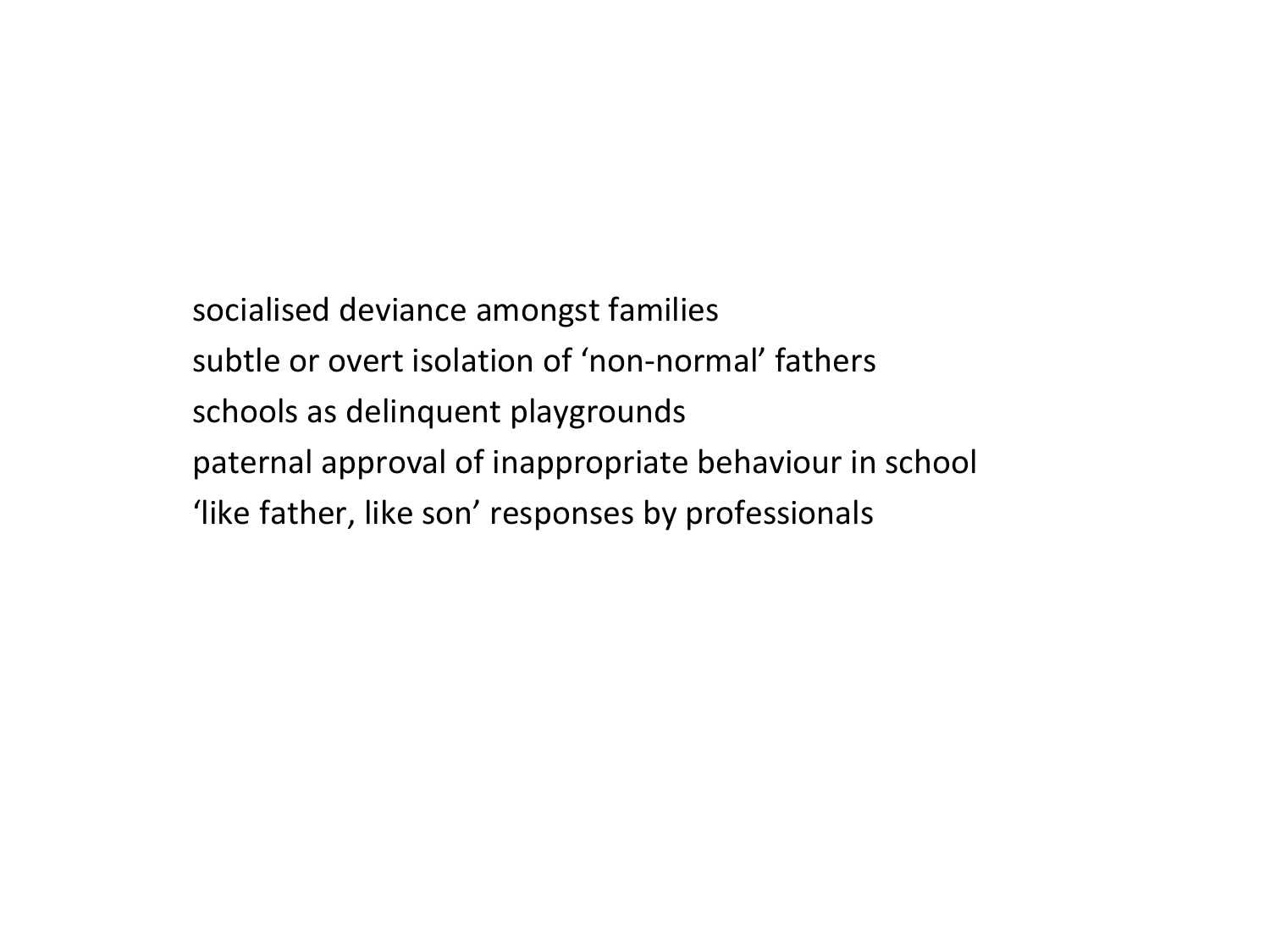- Fewer new initiatives…
- No new research…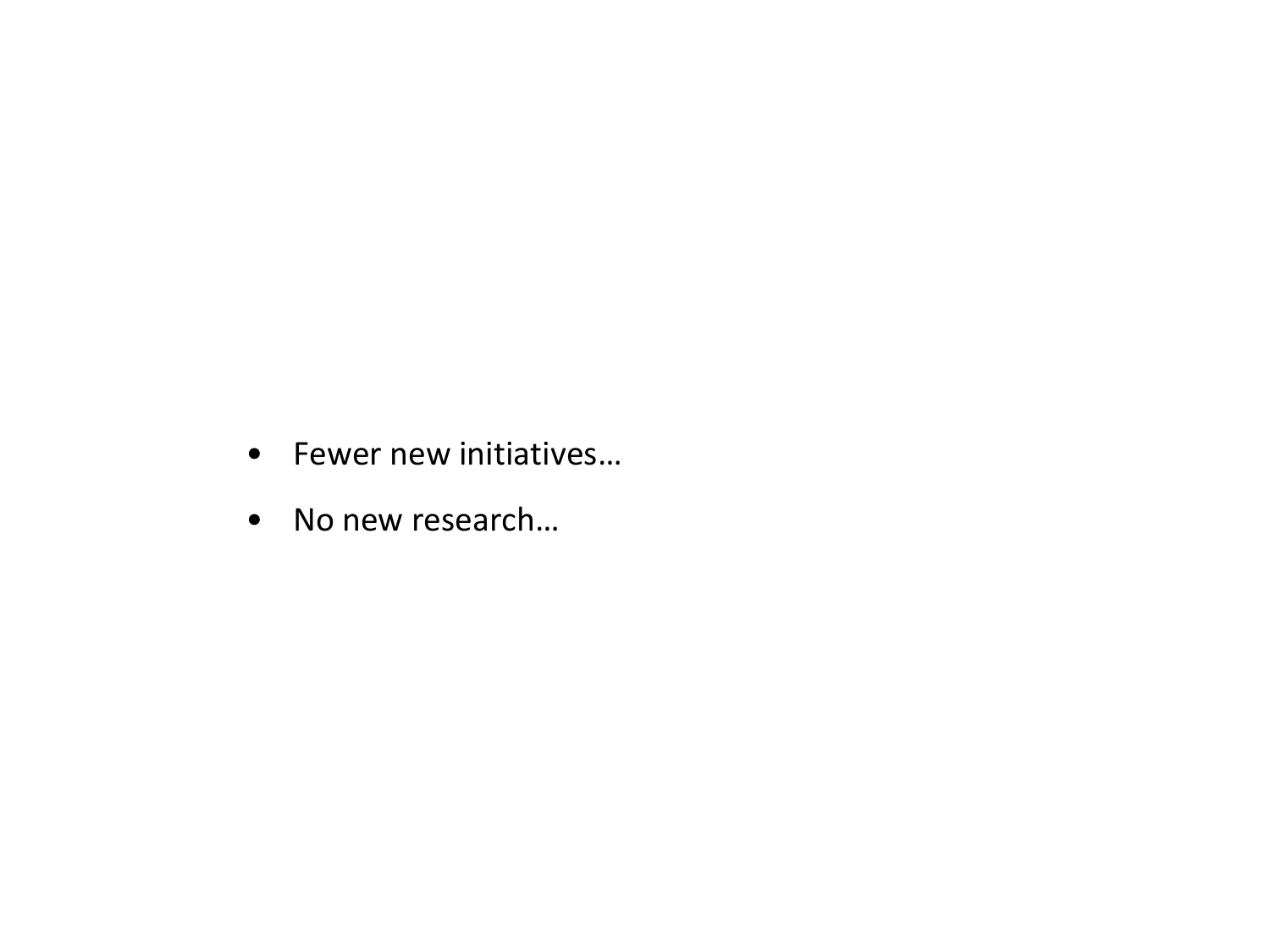"As a group, we feel that schools do not require a wide range of new initiatives. They need the opportunity to consolidate existing initiatives"

(Steer, 2005, p. 29)